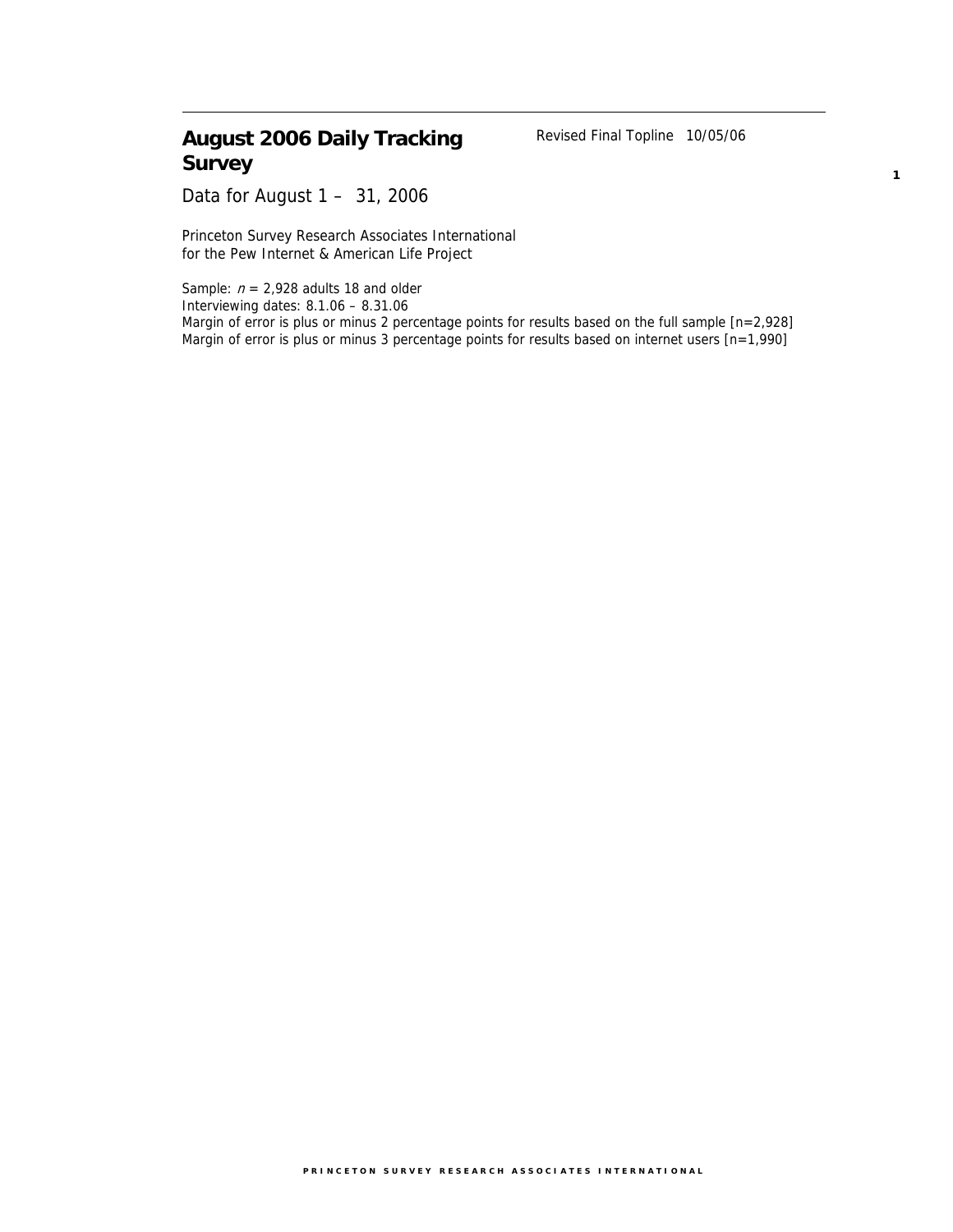**Q1** Overall, are you satisfied or dissatisfied with the way things are going in this country today?

<u>in a</u>

|                                   | SATISFIED | DISSATISFIED | DON'T KNOW/<br>REFUSED |
|-----------------------------------|-----------|--------------|------------------------|
| Current                           | 30        | 60           | 10                     |
| Jan/Feb 2006 <sup>1</sup>         | 36        | 55           | 8                      |
| Nov/Dec 2005 <sup>2</sup>         | 35        | 56           | 9                      |
| September 2005 <sup>3</sup>       | 32        | 61           | 8                      |
| May/June 2005 <sup>4</sup>        | 36        | 54           | 10                     |
| February 2005 <sup>5</sup>        | 41        | 49           | 10                     |
| January 2005 <sup>6</sup>         | 41        | 48           | 11                     |
| November 23-20, 2004 <sup>7</sup> | 45        | 47           | 9                      |
| November 2004 <sup>8</sup>        | 46        | 46           | 8                      |
| May/June 2004 <sup>9</sup>        | 33        | 56           | 11                     |
| February 2004 <sup>10</sup>       | 40        | 50           | 10                     |
| November 2003 <sup>11</sup>       | 43        | 49           | 9                      |
| July 2003 <sup>12</sup>           | 46        | 45           | 9                      |
| June 2003 <sup>13</sup>           | 49        | 42           | 9                      |
| April/May 2003 <sup>14</sup>      | 54        | 37           | 8                      |
| March 12-19, 2003 <sup>15</sup>   | 42        | 49           | 10                     |
| March 3-11, 2003 <sup>16</sup>    | 41        | 51           | 8                      |
| February 2003 <sup>17</sup>       | 38        | 54           | 9                      |
| December 2002 <sup>18</sup>       | 41        | 47           | 11                     |
| November 2002 <sup>19</sup>       | 43        | 48           | 10                     |
| October 2002 <sup>20</sup>        | 40        | 49           | 11                     |
| September 2002 <sup>21</sup>      | 44        | 45           | 10                     |
| July 2002 <sup>22</sup>           | 45        | 43           | 11                     |
| March/May 2002 <sup>23</sup>      | 52        | 37           | 11                     |
| January 2002 <sup>24</sup>        | 58        | 33           | 9                      |
| December 2001 <sup>25</sup>       | 61        | 29           | 10                     |
| November 2001 <sup>26</sup>       | 62        | 28           | 9                      |
| October 2001 <sup>27</sup>        | 57        | 33           | 10                     |
| September 2001 <sup>28</sup>      | 46        | 44           | 11                     |
| August 2001 <sup>29</sup>         | 44        | 46           | 10                     |
| February 2001 <sup>30</sup>       | 53        | 38           | 10                     |
| December 2000 <sup>31</sup>       | 50        | 42           | 8                      |
| November 2000 <sup>32</sup>       | 50        | 41           | 9                      |
| October 2000 <sup>33</sup>        | 53        | 39           | 8                      |
| September 2000 <sup>34</sup>      | 51        | 40           | 9                      |
| July/August 2000 <sup>35</sup>    | 52        | 39           | 9                      |
| May/June 200036                   | 51        | 41           | 8                      |
| March/April 200037                | 50        | 41           | 9                      |

**2**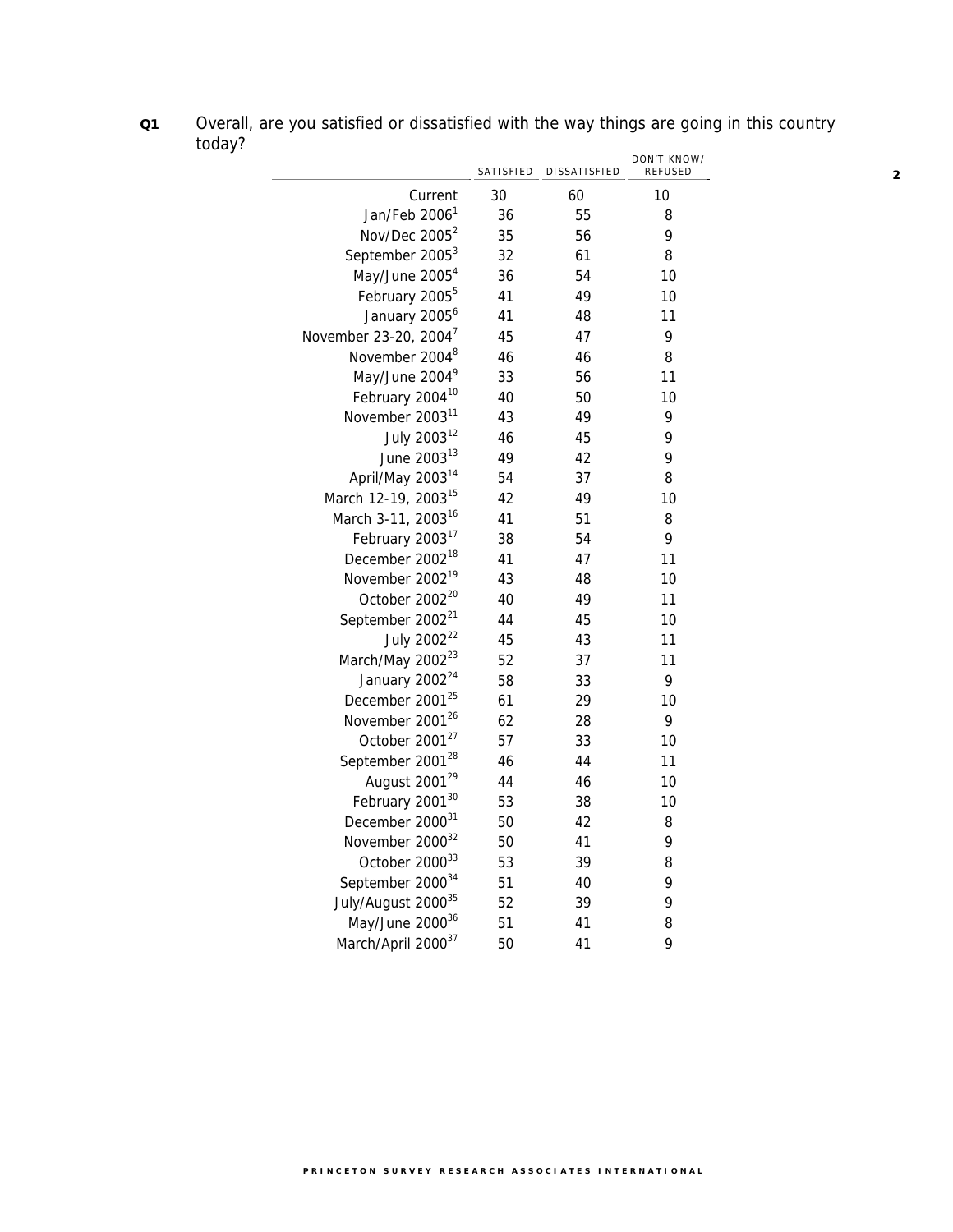|                                 | YES | <b>NO</b> | DON'T KNOW/<br><b>REFUSED</b> |
|---------------------------------|-----|-----------|-------------------------------|
| Current                         | 71  | 29        | $^{\star}$                    |
| Feb-April 2006 <sup>38</sup>    | 75  | 25        | $^\star$                      |
| Jan/Feb 2006                    | 74  | 25        | $\star$                       |
| Nov/Dec 2005                    | 68  | 31        | $\star$                       |
| September 2005                  | 74  | 26        | 0                             |
| May/June 2005                   | 72  | 28        | $\star$                       |
| February 2005                   | 70  | 30        | $^\star$                      |
| January 2005                    | 69  | 31        | $^\star$                      |
| November 23-20, 2004            | 70  | 30        | 0                             |
| November 2004                   | 68  | 32        | 0                             |
| May/June 2004                   | 71  | 29        | $^\star$                      |
| February 2004                   | 73  | 27        | $^\star$                      |
| November 2003                   | 72  | 27        | $\star$                       |
| <b>July 2003</b>                | 71  | 29        | $\star$                       |
| June 2003                       | 71  | 29        | $\star$                       |
| April/May 2003                  | 69  | 31        | $\star$                       |
| March 20-25, 2003 <sup>39</sup> | 70  | 30        | $^\star$                      |
| March 12-19, 2003               | 65  | 35        | 0                             |
| March 3-11, 2003                | 71  | 29        | $^\star$                      |
| February 2003                   | 70  | 30        | 0                             |
| December 2002                   | 68  | 32        | 0                             |
| November 2002                   | 70  | 30        | $^\star$                      |
| October 2002                    | 69  | 31        | $^\star$                      |
| September 2002                  | 68  | 32        | $^\star$                      |
| <b>July 2002</b>                | 69  | 31        | $\star$                       |
| March/May 2002                  | 69  | 31        | $^{\star}$                    |
| January 2002                    | 67  | 33        | 0                             |
| December 2001                   | 64  | 36        | $^\star$<br>$\star$           |
| November 2001                   | 65  | 35        |                               |
| October 2001                    | 62  | 38        | $^\star$                      |
| September 2001                  | 63  | 37        | $^\star$                      |
| August 2001                     | 66  | 34        | 0                             |
| February 2001                   | 65  | 35        | 0<br>$^\star$                 |
| December 2000                   | 69  | 31        |                               |
| November 2000                   | 65  | 35        |                               |
| October 2000                    | 64  | 36        |                               |
| September 2000                  | 62  | 38        |                               |
| July/August 2000                | 63  | 37        |                               |
| May/June 2000                   | 60  | 40        | $^{\star}$                    |
| March/April 2000                | 63  | 37        |                               |

**Q5** Do you use a computer at your workplace, at school, at home, or anywhere else on at least an occasional basis?

**3**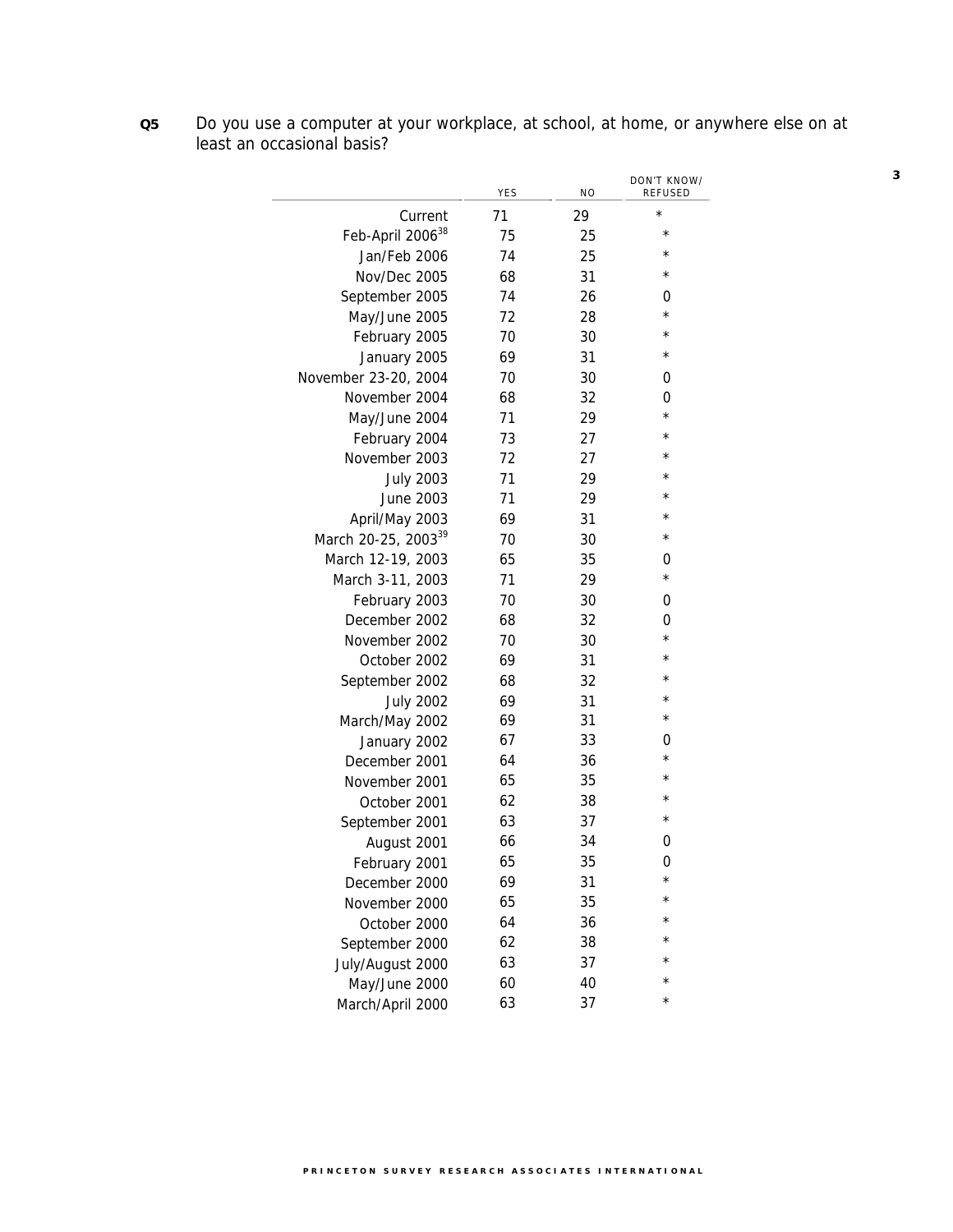**Q6a** Do you use the internet, at least occasionally?

**Q6b** Do you send or receive email, at least occasionally?<sup>1</sup>

|                      | <b>USES</b><br>INTERNET | DOES NOT USE<br>INTERNET |
|----------------------|-------------------------|--------------------------|
| Current              | 70                      | 30                       |
| Feb-April 2006       | 73                      | 27                       |
| Jan/Feb 2006         | 73                      | 27                       |
| Nov/Dec 2005         | 66                      | 34                       |
| September 2005       | 72                      | 28                       |
| May/June 2005        | 68                      | 32                       |
| February 2005        | 67                      | 33                       |
| January 2005         | 66                      | 34                       |
| November 23-20, 2004 | 59                      | 41                       |
| November 2004        | 61                      | 39                       |
| May/June 2004        | 63                      | 37                       |
| February 2004        | 63                      | 37                       |
| November 2003        | 64                      | 36                       |
| <b>July 2003</b>     | 63                      | 37                       |
| June 2003            | 62                      | 38                       |
| April/May 2003       | 63                      | 37                       |
| March 20-25, 2003    | 58                      | 42                       |
| March 12-19, 2003    | 56                      | 44                       |
| March 3-11, 2003     | 62                      | 38                       |
| February 2003        | 64                      | 36                       |
| December 2002        | 57                      | 43                       |
| November 2002        | 61                      | 39                       |
| October 2002         | 59                      | 41                       |
| September 2002       | 61                      | 39                       |
| <b>July 2002</b>     | 59                      | 41                       |
| March/May 2002       | 58                      | 42                       |
| January 2002         | 61                      | 39                       |
| December 2001        | 58                      | 42                       |
| November 2001        | 58                      | 42                       |
| October 2001         | 56                      | 44                       |
| September 2001       | 55                      | 45                       |
| August 2001          | 59                      | 41                       |
| February 2001        | 53                      | 47                       |
| December 2000        | 59                      | 41                       |
| November 2000        | 53                      | 47                       |
| October 2000         | 52                      | 48                       |
| September 2000       | 50                      | 50                       |
| July/August 2000     | 49                      | 51                       |
| May/June 200040      | 47                      | 53                       |
| March/April 2000     | 48                      | 52                       |

**4**

<sup>&</sup>lt;sup>1</sup> Prior to January 2005, question wording was "Do you ever go online to access the Internet or World Wide Web or to send and receive email?"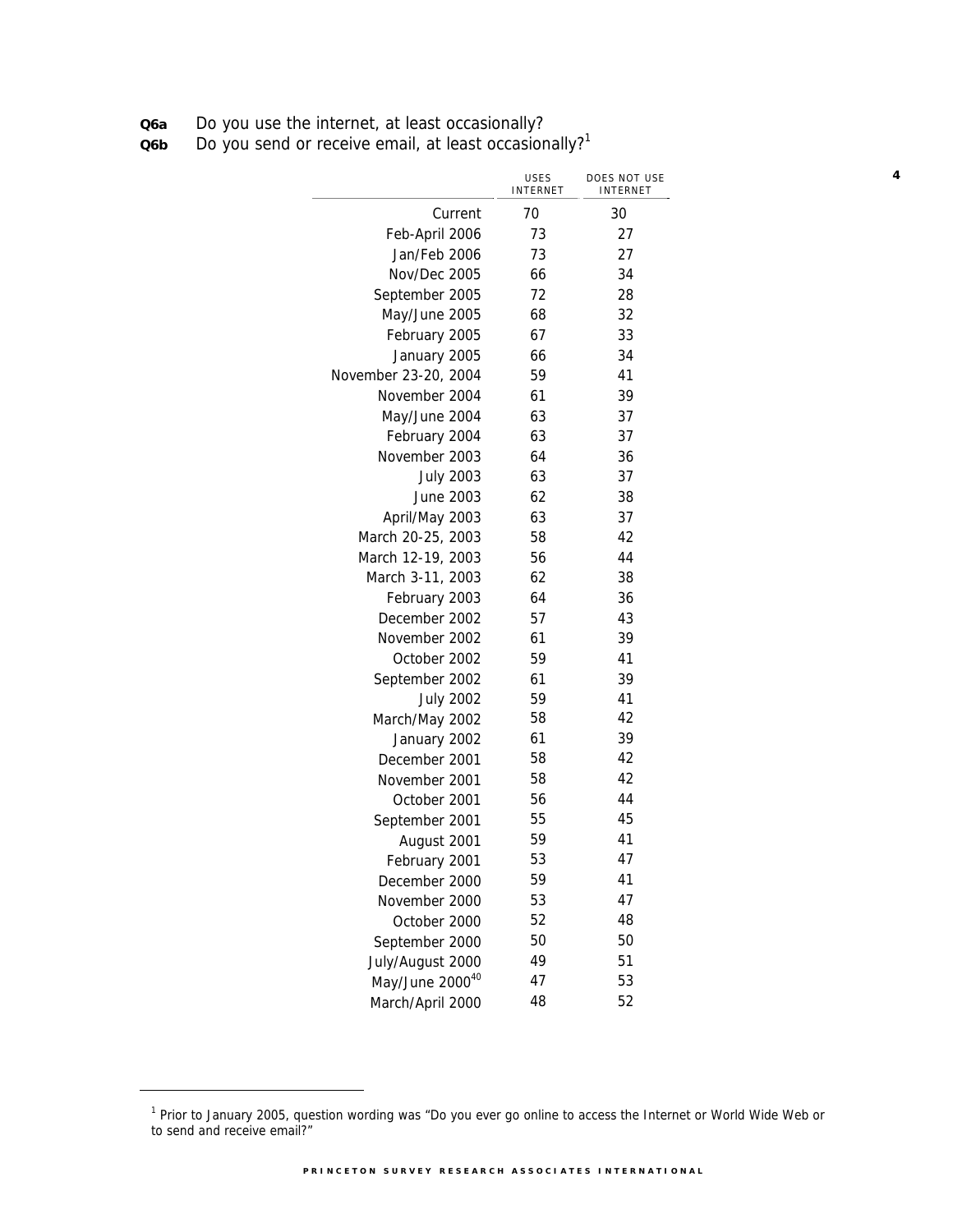### **Q7** Did you happen to use the internet YESTERDAY?<sup>2</sup>

|                            | YES, USED<br><b>INTERNET</b><br>YESTERDAY | NO, DID NOT<br>USE INTERNET<br>YESTERDAY | DON'T KNOW/<br><b>REFUSED</b> |
|----------------------------|-------------------------------------------|------------------------------------------|-------------------------------|
| Current                    | 66                                        | 34                                       | $\star$                       |
| Feb-April 2006             | 66                                        | 33                                       | $^{\star}$                    |
| Nov/Dec 2005               | 63                                        | 36                                       | $^\star$                      |
| September 2005             | 65                                        | 34                                       | $\star$                       |
| February 2005              | 60                                        | 40                                       | $\star$                       |
| January 2005               | 58                                        | 42                                       | $^\star$                      |
| November 23-20, 2004       | 53                                        | 46                                       | 1                             |
| November 2004              | 61                                        | 39                                       | $\star$                       |
| May/June 2004              | 53                                        | 46                                       | 1                             |
| February 2004              | 55                                        | 44                                       | $\star$                       |
| November 2003              | 54                                        | 45                                       | $^{\star}$                    |
| <b>July 2003</b>           | 52                                        | 47                                       | 1                             |
| June 2003                  | 55                                        | 44                                       | $\star$                       |
| April/May 2003             | 58                                        | 42                                       | $^\star$                      |
| March 20-25, 2003          | 56                                        | 44                                       | $\star$                       |
| March 3-11, 2003           | 60                                        | 40                                       | 0                             |
| February 2003              | 60                                        | 40                                       | $\star$                       |
| December 2002              | 56                                        | 44                                       | $\star$                       |
| November 2002              | 57                                        | 43                                       | $^\star$                      |
| October 2002               | 57                                        | 43                                       | 0                             |
| September 2002             | 58                                        | 42                                       | $^\star$                      |
| June 26-July 26, 2002      | 53                                        | 47                                       | $\star$                       |
| March/May 2002             | 57                                        | 43                                       | $\star$                       |
| January 2002 <sup>3</sup>  | 59                                        | 41                                       | $\star$                       |
| Dec. 17-23, 2001           | 58                                        | 42                                       | $\star$                       |
| Nov. 19-Dec. 16 2001       | 60                                        | 40                                       | $\star$                       |
| Oct. 19-Nov. 18 2001       | 61                                        | 39                                       | $\star$                       |
| Oct. 8-18 2001             | 51                                        | 49                                       | 1                             |
| October 2-7 2001           | 56                                        | 43                                       | 1                             |
| Sept 20-Oct 1 2001         | 57                                        | 42                                       | 1                             |
| Sept 12-19 2001            | 51                                        | 49                                       | $\star$                       |
| August 2001                | 56                                        | 44                                       | $\star$<br>$\star$            |
| February 2001 <sup>4</sup> | 59                                        | 41                                       |                               |
| Fall 200041                | 56                                        | 44                                       | $\star$                       |
| July/August 2000           | 50                                        | 50                                       | $\star$                       |
| May/June 2000              | 52                                        | 48                                       | $\star$                       |
| April 200042               | 55                                        | 45                                       | 0                             |
| March 200043               | 60                                        | 40                                       | $\star$                       |

### **Based on internet users [N=1,990]**

j

<sup>&</sup>lt;sup>2</sup> Prior to January 2005, question wording was "Did you happen to go online or check your email **yesterday**?"<br><sup>3</sup> Internet user defined as OE, 1 and O4, 1 from Aug. 2001 until Jan 2002.

 $^{\text{3}}$  Internet user defined as Q5=1 and Q6=1 from Aug. 2001 until Jan 2002.<br><sup>4</sup> Internet user for Feb. 2001 defined as Q5=1 and (Q6=1 or Q6A=1-7).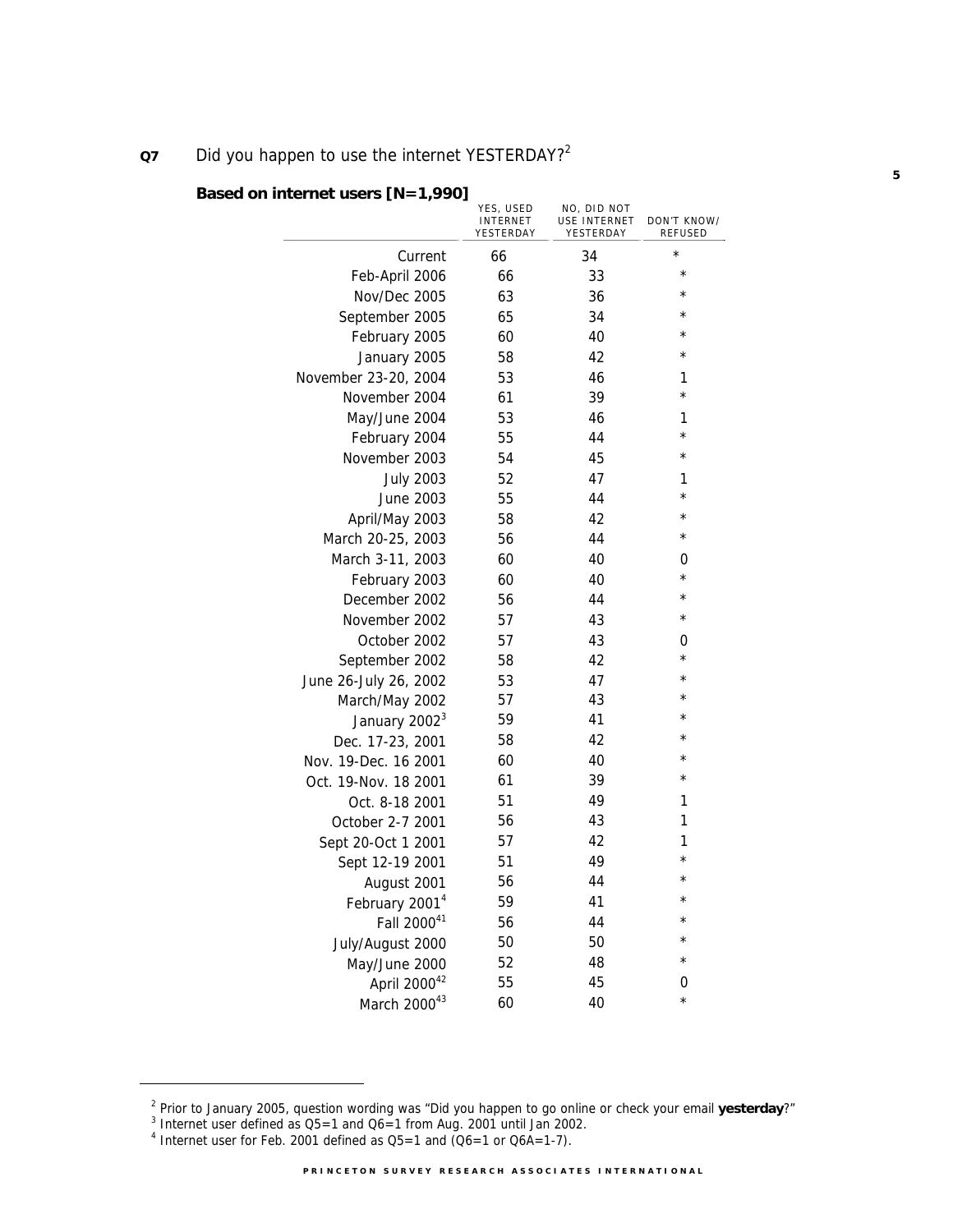**Q8/9** Did you use the internet from **home** yesterday?<sup>5</sup>/Did you use the internet from work yesterday?<sup>6</sup>

|                       | <b>INTERNET</b><br>YESTERDAY AT<br>HOME ONLY | YESTERDAY<br>AT WORK<br>ONLY | <b>BOTH AT</b><br><b>HOME AND</b><br>AT WORK | DON'T KNOW/<br><b>REFUSED</b> |
|-----------------------|----------------------------------------------|------------------------------|----------------------------------------------|-------------------------------|
| Current               | 54                                           | 14                           | 29                                           | 3                             |
| Nov/Dec 2005          | 55                                           | 15                           | 27                                           | 4                             |
| September 2005        | 52                                           | 16                           | 29                                           | 3                             |
| February 2005         | 54                                           | 17                           | 25                                           | 4                             |
| January 2005          | 52                                           | 18                           | 27                                           | $\overline{2}$                |
| November 23-30, 2004  | 56                                           | 15                           | 25                                           | 3                             |
| November 2004         | 50                                           | 19                           | 29                                           | $\overline{2}$                |
| May/June 2004         | 58                                           | 16                           | 24                                           | $\overline{2}$                |
| February 2004         | 55                                           | 19                           | 23                                           | $\overline{2}$                |
| November 2003         | 54                                           | 17                           | 26                                           | 4                             |
| <b>July 2003</b>      | 62                                           | 15                           | 21                                           | $\overline{2}$                |
| June 2003             | 58                                           | 19                           | 21                                           | 2                             |
| April/May 2003        | 57                                           | 19                           | 22                                           | $\overline{2}$                |
| March 20-25, 2003     | 56                                           | 20                           | 23                                           | $\overline{2}$                |
| March 3-11, 2003      | 57                                           | 17                           | 23                                           | 3                             |
| February 2003         | 53                                           | 20                           | 24                                           | 4                             |
| December 2002         | 58                                           | 18                           | 21                                           | 4                             |
| November 2002         | 52                                           | 21                           | 24                                           | 3                             |
| October 2002          | 53                                           | 21                           | 23                                           | 3                             |
| September 2002        | 60                                           | 20                           | 19                                           | $\overline{2}$                |
| June 26-July 26, 2002 | 59                                           | 18                           | 20                                           | $\overline{2}$                |
| March/May 2002        | 56                                           | 18                           | 22                                           | 3                             |
| January 2002          | 61                                           | 16                           | 20                                           | $\overline{2}$                |
| Dec. 17-23, 2001      | 56                                           | 20                           | 22                                           | $\overline{2}$                |
| Nov. 19-Dec. 16 2001  | 57                                           | 19                           | 20                                           | 4                             |
| Oct. 19-Nov. 18 2001  | 58                                           | 20                           | 20                                           | 2                             |
| Oct. 8-18 2001        | 51                                           | 23                           | 23                                           | 3                             |
| October 2-7 2001      | 55                                           | 20                           | 23                                           | 2                             |
| Sept 20-Oct 1 2001    | 60                                           | 21                           | 15                                           | 5                             |
| Sept 12-19 2001       | 54                                           | 22                           | 20                                           | 3                             |
| August 2001           | 57                                           | 23                           | 18                                           | 3                             |
| February 2001         | 59                                           | 17                           | 21                                           | 3                             |
| <b>Fall 2000</b>      | 55                                           | 20                           | 21                                           | 3                             |
| July/August 2000      | 61                                           | 18                           | 19                                           | $\overline{\mathbf{c}}$       |
| May/June 2000         | 58                                           | 22                           | 18                                           | $\overline{c}$                |
| April 2000            | 55                                           | 21                           | 21                                           | 3                             |
| March 2000            | 56                                           | 21                           | 20                                           | 3                             |

# **Based on those who used the internet yesterday [N=1,299]**

<sup>&</sup>lt;sup>5</sup> Prior to January 2005, question wording was "When you went online yesterday, did you go online from **home**?"<br><sup>6</sup> Prior to January 2005, question wording was "Did you go online from **work** yesterday?"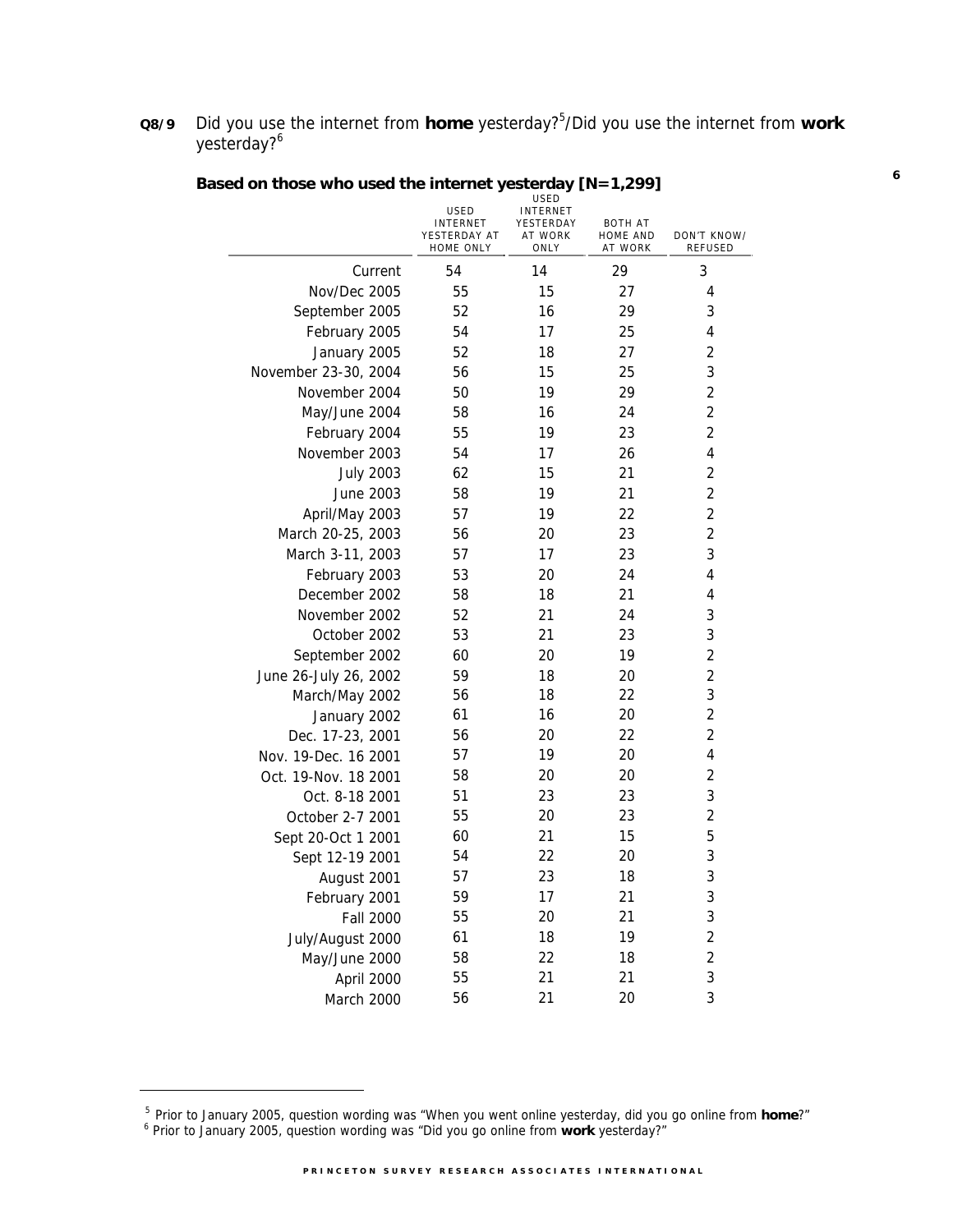**Q12** About how many years have you been an internet user?<sup>7</sup>

**Q12.1** About how many months is that?

# **Based on internet users [N=1,990]**

|                              | <b>SIX MONTHS</b><br>OR LESS | А<br>YEAR<br><b>AGO</b> | TWO OR THREE<br>YEARS AGO | <b>MORE THAN</b><br>THREE YEARS<br><b>AGO</b> | <u></u> .<br><b>FOUR YEARS</b> | <b>FIVE YEARS</b> | <u></u><br><b>SIX OR MORE</b> | DON'T<br>KNOW/<br>REFUSED |
|------------------------------|------------------------------|-------------------------|---------------------------|-----------------------------------------------|--------------------------------|-------------------|-------------------------------|---------------------------|
| Current                      | 1                            | 3                       | 9                         | 84                                            | 4                              | 13                | 66                            | 3                         |
| Feb-April 2006               | $\overline{2}$               | 4                       | 11                        | 81                                            | 6                              | 14                | 62                            | 2                         |
| Jan/Feb 2006                 | $\sqrt{2}$                   | 3                       | 9                         | 85                                            | 7                              | 14                | 64                            | 1                         |
| Nov/Dec 2005                 | 1                            | 4                       | 12                        | 80                                            | 5                              | 14                | 61                            | 3                         |
| September 2005               | 1                            | 3                       | 11                        | 83                                            | 5                              | 16                | 62                            | 1                         |
| May/June 2005                | $\overline{c}$               | 4                       | 14                        | 79                                            | $\overline{7}$                 | 14                | 58                            | 1                         |
| February 2005                | $\overline{2}$               | 4                       | 11                        | 82                                            | 7                              | 14                | 61                            | 1                         |
| January 2005                 | $\overline{2}$               | 4                       | 12                        | 81                                            | 8                              | 17                | 56                            | 1                         |
| November 23-30, 2004         | 1                            | 4                       | 11                        | 83                                            | 6                              | 17                | 60                            | $\overline{2}$            |
| May/June 2004                | $\overline{2}$               | 4                       | 15                        | 78                                            | 9                              | 16                | 54                            | 1                         |
| February 2004                | $\overline{2}$               | 3                       | 14                        | 79                                            | 10                             | 16                | 53                            | $\sqrt{2}$                |
| November 2003                | $\overline{2}$               | 4                       | 16                        | 77                                            | 9                              | 19                | 49                            | 1                         |
| <b>July 2003</b>             | $\overline{2}$               | 5                       | 19                        | 74                                            | 9                              | 20                | 44                            | 1                         |
| <b>June 2003</b>             | $\overline{2}$               | 5                       | 19                        | 73                                            | 12                             | 19                | 42                            | $\overline{2}$            |
| April/May 2003               | $\overline{2}$               | 5                       | 18                        | 74                                            | 11                             | 19                | 45                            | 1                         |
| March 20-25, 2003            | 3                            | 6                       | 16                        | 74                                            | 10                             | 18                | 46                            | 1                         |
| March 12-19, 2003            | $\overline{2}$               | 7                       | 16                        | 74                                            | 12                             | 18                | 44                            | 1                         |
| March 3-11, 2003             | $\overline{2}$               | 5                       | 14                        | 77                                            | 12                             | 20                | 45                            | 1                         |
| February 2003                | 1                            | 4                       | 19                        | 73                                            | 9                              | 18                | 46                            | 1                         |
| December 2002                | 1                            | 6                       | 23                        | 68                                            | 13                             | 19                | 36                            | 2                         |
| November 2002                | $\overline{c}$               | 5                       | 23                        | 70                                            | 12                             | 19                | 39                            | 1                         |
| October 2002                 | 3                            | 6                       | 22                        | 68                                            | 12                             | 18                | 38                            | $\mathbf{1}$              |
| September 2002               | 2                            | 5                       | 23                        | 68                                            | 13                             | 18                | 38                            | 1                         |
| <b>July 2002</b>             | 2                            | 6                       | 24                        | 65                                            | 13                             | 19                | 33                            | $\overline{2}$            |
| March/May 2002 <sup>44</sup> | 7                            | 10                      | 31                        | 52                                            | 10                             | 15                | 25                            | $\star$                   |
| January 2002                 | 8                            | 13                      | 36                        | 43                                            | 8                              | 13                | 21                            | $^{\star}$                |
| December 2001                | 6                            | 13                      | 34                        | 47                                            | 10                             | 14                | 20                            | $\star$                   |
| November 2001                | 7                            | 12                      | 34                        | 47                                            | 12                             | 12                | 20                            | $\star$                   |
| October 2001                 | 5                            | 15                      | 32                        | 47                                            | 12                             | 14                | 19                            | 1                         |
| September 2001               | $\overline{7}$               | 15                      | 34                        | 44                                            | 11                             | 14                | 17                            | $\star$                   |
| August 2001                  | 10                           | 15                      | 32                        | 43                                            | 10                             | 13                | 18                            |                           |
| February 2001                | 11                           | 16                      | 37                        | 35                                            | 10                             | 11                | 13                            | 1                         |
| December 2000                | 12                           | 19                      | 35                        | 34                                            | n/a                            | n/a               | n/a                           | $\star$                   |
| November 2000                | 11                           | 19                      | 33                        | 37                                            | n/a                            | n/a               | n/a                           | $^{\star}$                |
| October 2000                 | 12                           | 20                      | 33                        | 35                                            | n/a                            | n/a               | n/a                           | $\star$                   |
| September 2000               | 11                           | 21                      | 37                        | 31                                            | n/a                            | n/a               | n/a                           |                           |
| July/August 2000             | 14                           | 21                      | 33                        | 32                                            | n/a                            | n/a               | n/a                           | $\star$                   |

<sup>&</sup>lt;sup>7</sup> Prior to January 2005, question wording was "About how many years have you had access to the Internet?"; "About how many months is that?"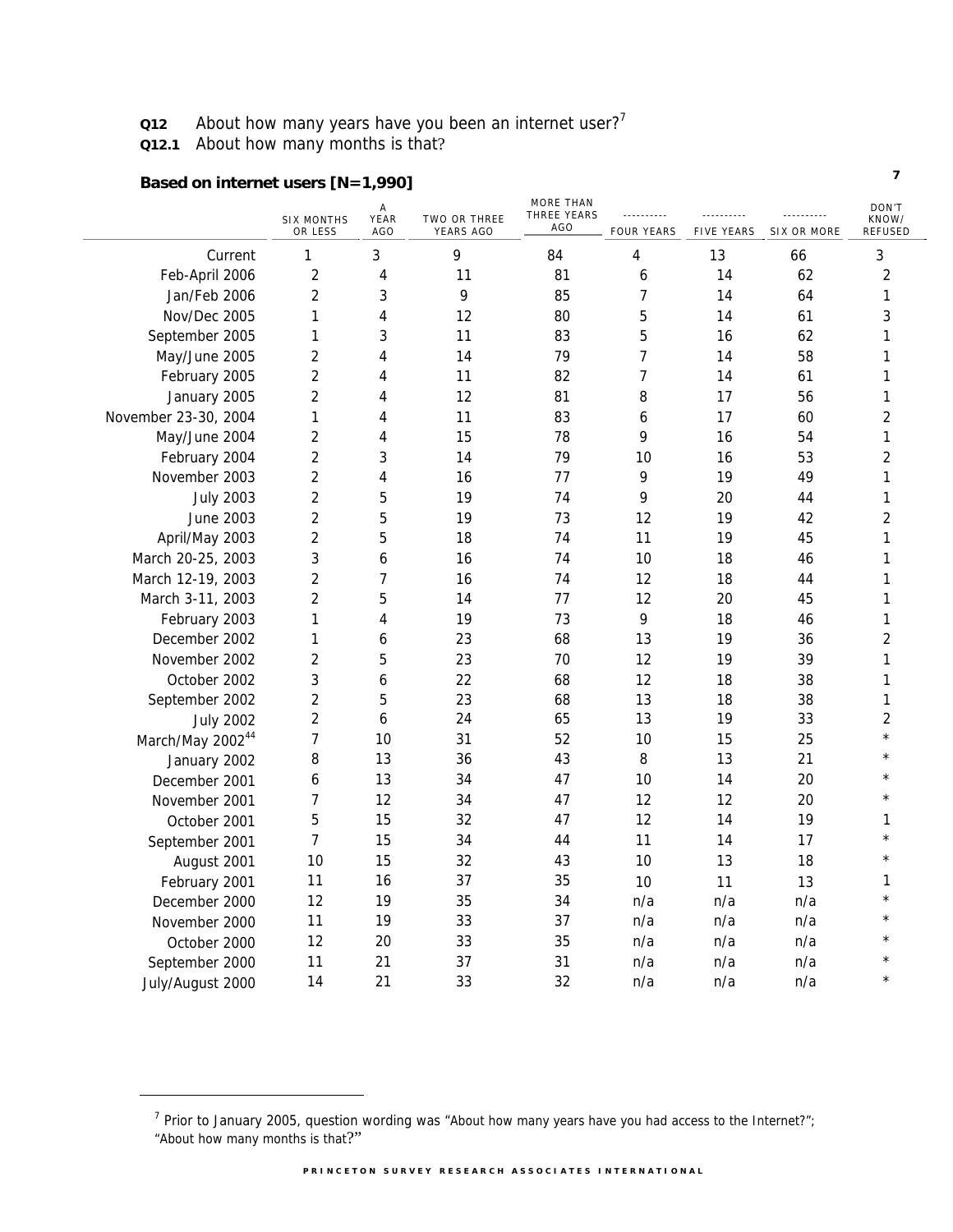#### **Q12/12.1 continued…**

|                            | SIX MONTHS<br>OR LESS | А<br>YEAR<br>AGO | TWO OR THREE<br>YEARS AGO | MORE THAN<br>THREE YEARS<br>AGO | ----------<br><b>FOUR YEARS</b> | <b>FIVE YEARS</b> | ----------<br>SIX OR MORE | DON'T<br>$KNO$ $\frac{3}{2}$ /<br><b>REFUSED</b> |
|----------------------------|-----------------------|------------------|---------------------------|---------------------------------|---------------------------------|-------------------|---------------------------|--------------------------------------------------|
| May/June 2000              | 15                    | 19               | 33                        | 33                              | n/a                             | n/a               | n/a                       | $\star$                                          |
| March/April 2000           | 18                    | 20               | 32                        | 30                              | n/a                             | n/a               | n/a                       | $\star$                                          |
| October 1999 <sup>45</sup> | 15                    | 22               | 32                        | 31                              | n/a                             | n/a               | n/a                       |                                                  |
| <b>July 1999</b>           | 17                    | 23               | 32                        | 28                              | n/a                             | n/a               | n/a                       | $\star$                                          |
| November 1998              | 20                    | 26               | 34                        | 19                              | n/a                             | n/a               | n/a                       |                                                  |
| October 1996               | 26                    | 38               | 24                        | 12                              | n/a                             | n/a               | n/a                       | $\star$                                          |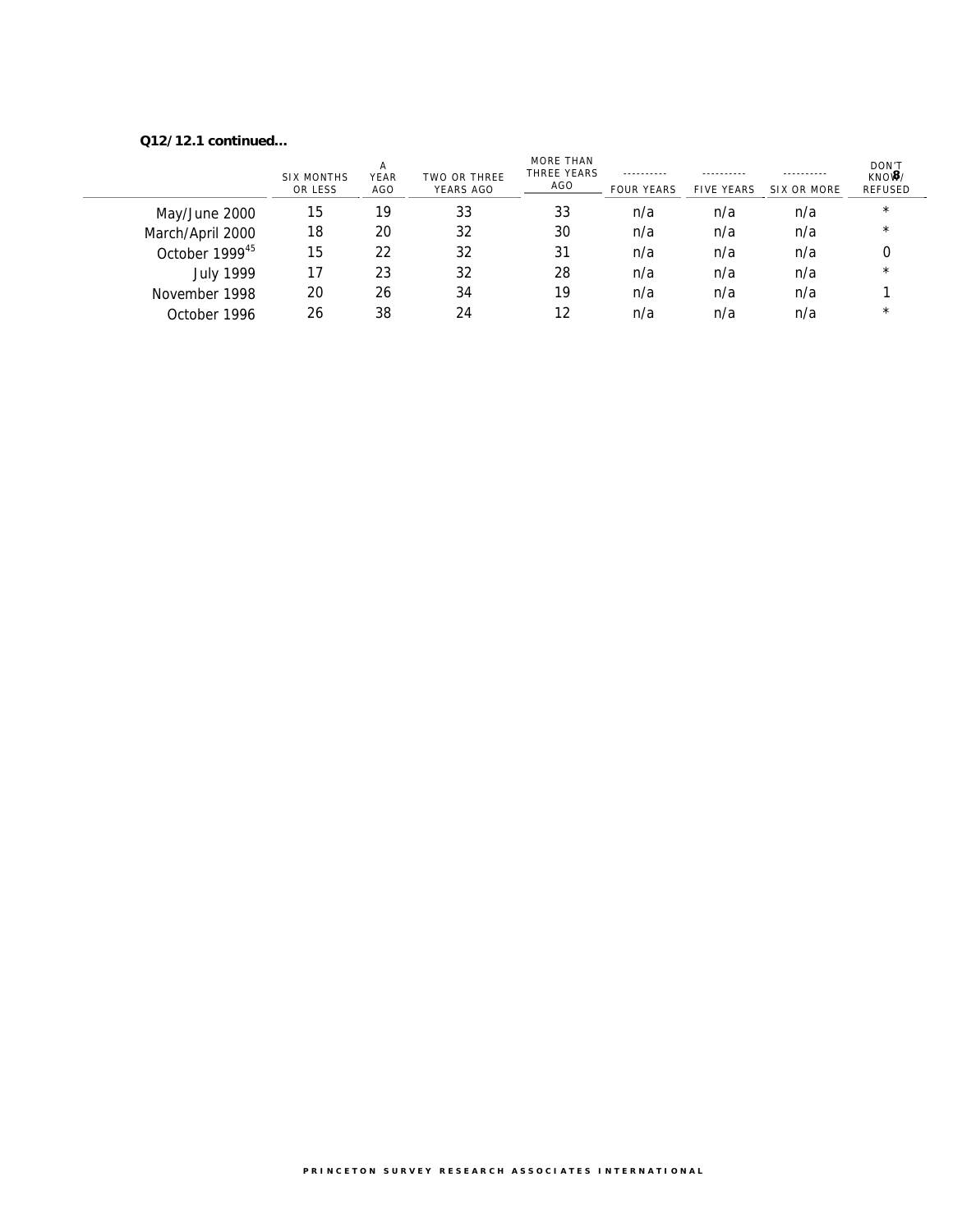**Q13** Do you ever use the internet from **home**?<sup>8</sup>

**Q8** Did you use the internet from **home** yesterday?

### **Based on internet users [N=1,990]**

|                       | TOTAL, USE<br><b>INTERNET</b><br><b>FROM HOME</b> | USED<br><b>INTERNET</b><br><b>FROM HOME</b><br>YESTERDAY | <u>------------</u><br>USE INTERNET<br><b>FROM HOME</b><br>(NOT<br>YESTERDAY) | DON'T USE<br><b>INTERNET</b><br><b>FROM HOME</b> | DON'T<br>KNOW/<br><b>REFUSED</b> |
|-----------------------|---------------------------------------------------|----------------------------------------------------------|-------------------------------------------------------------------------------|--------------------------------------------------|----------------------------------|
| Current               | 89                                                | 54                                                       | 35                                                                            | 11                                               | 0                                |
| Nov/Dec 2005          | 89                                                | 51                                                       | 37                                                                            | 11                                               | $^{\star}$                       |
| September 2005        | 88                                                | 53                                                       | 35                                                                            | 12                                               | $^\star$                         |
| February 2005         | 88                                                | 48                                                       | 40                                                                            | 12                                               | 0                                |
| January 2005          | 88                                                | 46                                                       | 42                                                                            | 12                                               | 0                                |
| November 23-30, 2004  | 88                                                | 43                                                       | 45                                                                            | 12                                               | $\star$                          |
| November 2004         | 88                                                | 48                                                       | 40                                                                            | 12                                               | $^\star$                         |
| May/June 2004         | 88                                                | 43                                                       | 45                                                                            | 12                                               | 0                                |
| February 2004         | 90                                                | 44                                                       | 46                                                                            | 10                                               | 0                                |
| November 2003         | 87                                                | 43                                                       | 44                                                                            | 13                                               | 0                                |
| <b>July 2003</b>      | 87                                                | 44                                                       | 43                                                                            | 13                                               | $^\star$                         |
| June 2003             | 87                                                | 44                                                       | 43                                                                            | 13                                               | $^\star$                         |
| April/May 2003        | 90                                                | 46                                                       | 45                                                                            | 10                                               | 0                                |
| March 20-25, 2003     | 89                                                | 44                                                       | 45                                                                            | 11                                               | $^\star$                         |
| March 3-11, 2003      | 89                                                | 49                                                       | 40                                                                            | 11                                               | 0                                |
| February 2003         | 89                                                | 46                                                       | 43                                                                            | 11                                               | 0                                |
| December 2002         | 87                                                | 44                                                       | 43                                                                            | 12                                               | $\star$                          |
| November 2002         | 87                                                | 44                                                       | 43                                                                            | 13                                               | $^\star$                         |
| October 2002          | 88                                                | 43                                                       | 45                                                                            | 12                                               | 0                                |
| September 2002        | 87                                                | 45                                                       | 42                                                                            | 13                                               | 0                                |
| June 26-July 26, 2002 | 86                                                | 42                                                       | 44                                                                            | 14                                               | 0                                |
| March/May 2002        | 87                                                | 45                                                       | 42                                                                            | 13                                               | 0                                |
| January 2002          | 88                                                | 48                                                       | 40                                                                            | 12                                               | $\star$                          |
| Dec. 17-23, 2001      | 88                                                | 45                                                       | 43                                                                            | 12                                               | 0                                |
| Nov. 19-Dec. 16 2001  | 88                                                | 46                                                       | 42                                                                            | 12                                               | $\star$                          |
| Oct. 19-Nov. 18 2001  | 87                                                | 47                                                       | 40                                                                            | 13                                               | $^\star$                         |
| Oct. 8-18 2001        | 87                                                | 38                                                       | 50                                                                            | 13                                               | 0                                |
| October 2-7 2001      | 89                                                | 43                                                       | 45                                                                            | 11                                               | 0                                |
| Sept 20-Oct 1 2001    | 87                                                | 42                                                       | 44                                                                            | 13                                               | $^\star$                         |
| Sept 12-19 2001       | 86                                                | 38                                                       | 49                                                                            | 14                                               | $\star$                          |
| August 2001           | 84                                                | 41                                                       | 42                                                                            | 16                                               | 0                                |
| February 2001         | 85                                                | 47                                                       | 38                                                                            | 15                                               | $^\star$                         |
| <b>Fall 2000</b>      | 83                                                | 43                                                       | 41                                                                            | 17                                               | $^{\star}$                       |
| July/August 2000      | 84                                                | 39                                                       | 45                                                                            | 16                                               | 0                                |
| May/June 2000         | 83                                                | 39                                                       | 44                                                                            | 17                                               | 0                                |
| April 2000            | 83                                                | 42                                                       | 41                                                                            | 17                                               | 0                                |
| March 2000            | 81                                                | 46                                                       | 35                                                                            | 19                                               | 0                                |

**9**

<sup>8</sup> Prior to January 2005, question wording was "Do you ever go online from **home**?" and "When you went online yesterday, did you go online from home?"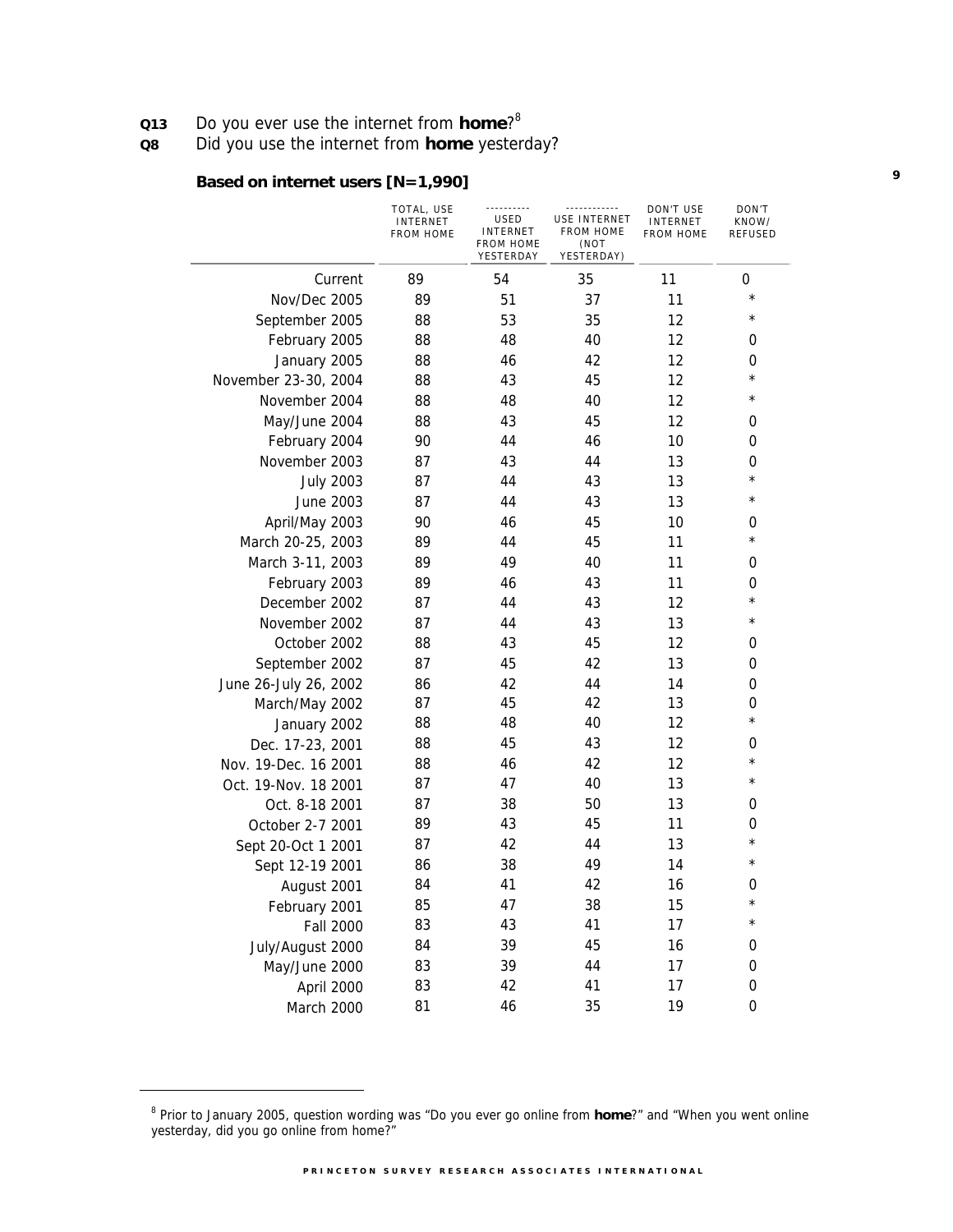**Q14** How often do you use the internet from **home** — several times a day, about once a day, 3-5 days a week, 1-2 days a week, once every few weeks, or less often?<sup>9</sup>

|                       |                        |                     |                    |                    |                           |                | DON'T                   |
|-----------------------|------------------------|---------------------|--------------------|--------------------|---------------------------|----------------|-------------------------|
|                       | SEVERAL<br>TIMES A DAY | ABOUT<br>ONCE A DAY | 3-5 DAYS<br>A WEEK | 1-2 DAYS<br>A WEEK | <b>EVERY FEW</b><br>WEEKS | LESS<br>OFTEN  | KNOW/<br><b>REFUSED</b> |
| Current               | 36                     | 24                  | 18                 | 14                 | 5                         | 3              | 1                       |
| Nov/Dec 2005          | 28                     | 28                  | 19                 | 15                 | 5                         | 4              | $^\star$                |
| September 2005        | 27                     | 26                  | 22                 | 14                 | 6                         | 5              | $\star$                 |
| February 2005         | 28                     | 25                  | 19                 | 17                 | 6                         | 4              | 1                       |
| January 2005          | 29                     | 26                  | 20                 | 14                 | 7                         | 4              | *                       |
| November 23-30, 2004  | 26                     | 27                  | 19                 | 18                 | 7                         | 3              | $\star$                 |
| November 2004         | 30                     | 27                  | 19                 | 17                 | 4                         | 3              | $\star$                 |
| May/June 2004         | 28                     | 25                  | 18                 | 19                 | 6                         | 4              | 1                       |
| February 2004         | 28                     | 26                  | 20                 | 16                 | 6                         | 3              | 1                       |
| November 2003         | 26                     | 28                  | 22                 | 16                 | 5                         | 3              | $^\star$                |
| <b>July 2003</b>      | 23                     | 28                  | 21                 | 16                 | 8                         | 3              | 1                       |
| <b>June 2003</b>      | 23                     | 28                  | 20                 | 19                 | 7                         | 3              | $^\star$                |
| April/May 2003        | 25                     | 29                  | 17                 | 19                 | 6                         | 4              | $^\star$                |
| March 20-25, 2003     | 25                     | 27                  | 21                 | 16                 | 7                         | 3              | $^{\star}$              |
| March 3-11, 2003      | 26                     | 29                  | 19                 | 17                 | 6                         | 3              | 0                       |
| February 2003         | 26                     | 26                  | 20                 | 17                 | 7                         | 4              | $^{\star}$              |
| December 2002         | 24                     | 28                  | 18                 | 18                 | 8                         | 4              | 1                       |
| November 2002         | 25                     | 25                  | 21                 | 16                 | 7                         | 4              | $^\star$                |
| October 2002          | 26                     | 28                  | 22                 | 16                 | 6                         | 3              | $^\star$                |
| September 2002        | 27                     | 26                  | 20                 | 17                 | 5                         | 4              | $^\star$                |
| June 26-July 26, 2002 | 23                     | 24                  | 22                 | 19                 | 8                         | 4              | $^{\star}$              |
| March/May 2002        | 24                     | 25                  | 21                 | 19                 | 6                         | 3              | 1                       |
| January 2002          | 24                     | 26                  | 21                 | 20                 | 5                         | 3              | $\star$                 |
| Dec. 17-23, 2001      | 23                     | 29                  | 20                 | 17                 | 7                         | 3              | 1                       |
| Nov. 19-Dec. 16 2001  | 24                     | 28                  | 21                 | 16                 | 6                         | 4              | 1                       |
| Oct. 19-Nov. 18 2001  | 24                     | 30                  | 21                 | 15                 | 6                         | 3              | 1                       |
| Oct. 8-18 2001        | 25                     | 26                  | 23                 | 18                 | 4                         | 3              | 1                       |
| October 2-7 2001      | 26                     | 26                  | 23                 | 18                 | 4                         | 3              | $\mathbf 0$             |
| Sept 20-Oct 1 2001    | 24                     | 28                  | 20                 | 19                 | 5                         | 3              | $\star$                 |
| Sept 12-19 2001       | 21                     | 27                  | 23                 | 20                 | 6                         | 3              | $^\star$                |
| August 2001           | 21                     | 28                  | 23                 | 18                 | 6                         | 4              | $^{\star}$              |
| February 2001         | 25                     | 29                  | 20                 | 17                 | 5                         | 4              | 1                       |
| <b>Fall 2000</b>      | 22                     | 29                  | 22                 | 18                 | 6                         | 3              | $\star$                 |
| July/August 2000      | 23                     | 28                  | 21                 | 22                 | 4                         | 2              | $\star$                 |
| May/June 2000         | 23                     | 30                  | 22                 | 16                 | 6                         | 3              | $^\star$                |
| April 2000            | 24                     | 30                  | 20                 | 18                 | 5                         | 3              | $^\star$                |
| March 2000            | 23                     | 29                  | 24                 | 16                 | 5                         | $\overline{2}$ | 1                       |

### **Based on those who use the internet from home [N=1,787]**

-

<sup>9</sup> Prior to January 2005, question wording was "In general, how often do you go online from **home**…?"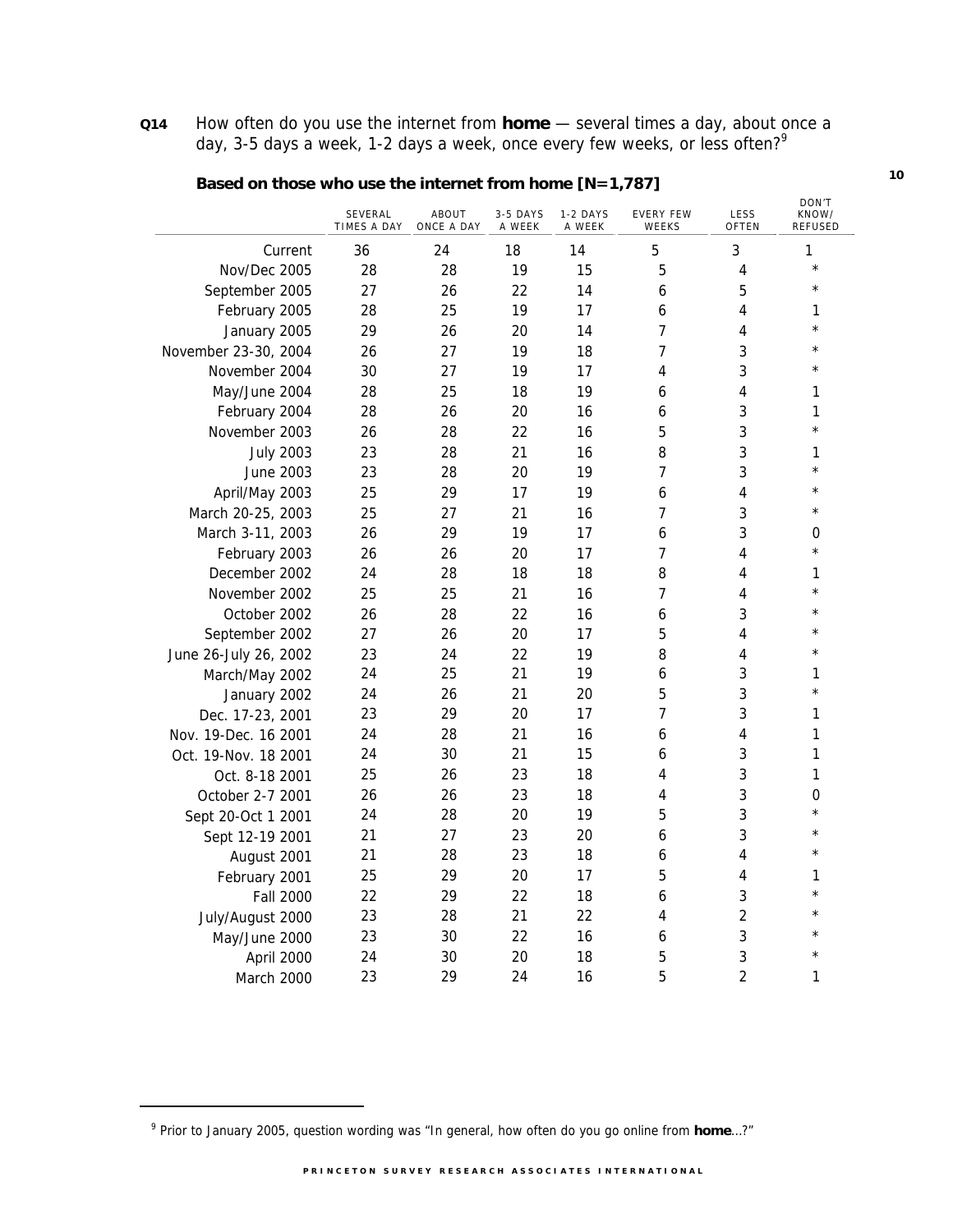**Q15** Do you ever use the internet from **work**?<sup>10</sup>

**Q9** Did you use the internet from **work** yesterday?

# **Based on internet users [N=1,990]**

|                       | TOTAL, USE<br>INTERNET<br><b>FROM WORK</b> | <br>USED<br>INTERNET<br><b>FROM WORK</b><br>YESTERDAY | <br>USE INTERNET<br><b>FROM WORK</b><br>(NOT<br>YESTERDAY) | DON'T USE<br><b>INTERNET</b><br>FROM WORK | DON'T<br>KNOW/<br>REFUSED |
|-----------------------|--------------------------------------------|-------------------------------------------------------|------------------------------------------------------------|-------------------------------------------|---------------------------|
| Current               | 52                                         | 28                                                    | 23                                                         | 48                                        | $\star$                   |
| Nov/Dec 2005          | 52                                         | 26                                                    | 26                                                         | 47                                        | $^\star$                  |
| September 2005        | 55                                         | 29                                                    | 26                                                         | 45                                        | $^\star$                  |
| February 2005         | 52                                         | 25                                                    | 26                                                         | 48                                        | $^\star$                  |
| January 2005          | 52                                         | 26                                                    | 26                                                         | 48                                        | *                         |
| November 23-30, 2004  | 55                                         | 21                                                    | 34                                                         | 45                                        | 0                         |
| November 2004         | 48                                         | 29                                                    | 19                                                         | 51                                        | $\star$                   |
| May/June 2004         | 51                                         | 21                                                    | 30                                                         | 49                                        | 1                         |
| February 2004         | 50                                         | 24                                                    | 27                                                         | 49                                        | $^\star$                  |
| November 2003         | 52                                         | 23                                                    | 29                                                         | 48                                        | $^\star$                  |
| <b>July 2003</b>      | 48                                         | 19                                                    | 29                                                         | 52                                        | $^\star$                  |
| June 2003             | 50                                         | 22                                                    | 28                                                         | 50                                        | $^\star$                  |
| April/May 2003        | 47                                         | 24                                                    | 23                                                         | 53                                        | $^\star$                  |
| March 20-25, 2003     | 51                                         | 24                                                    | 27                                                         | 49                                        | $^\star$                  |
| March 3-11, 2003      | 52                                         | 24                                                    | 28                                                         | 48                                        | 0                         |
| February 2003         | 52                                         | 26                                                    | 26                                                         | 47                                        | $\star$                   |
| December 2002         | 52                                         | 21                                                    | 31                                                         | 47                                        | *                         |
| November 2002         | 50                                         | 26                                                    | 25                                                         | 49                                        | *                         |
| October 2002          | 50                                         | 25                                                    | 25                                                         | 50                                        | $^\star$                  |
| September 2002        | 49                                         | 22                                                    | 27                                                         | 51                                        | 0                         |
| June 26-July 26, 2002 | 50                                         | 20                                                    | 30                                                         | 50                                        | $^\star$                  |
| March/May 2002        | 49                                         | 23                                                    | 26                                                         | 51                                        | $^\star$                  |
| January 2002          | 47                                         | 22                                                    | 26                                                         | 53                                        | $^\star$                  |
| Dec. 17-23, 2001      | 50                                         | 24                                                    | 26                                                         | 50                                        | $^\star$                  |
| Nov. 19-Dec. 16 2001  | 52                                         | 23                                                    | 29                                                         | 48                                        | 0                         |
| Oct. 19-Nov. 18 2001  | 49                                         | 24                                                    | 25                                                         | 51                                        | $^\star$                  |
| Oct. 8-18 2001        | 49                                         | 23                                                    | 26                                                         | 51                                        | $^\star$                  |
| October 2-7 2001      | 49                                         | 24                                                    | 25                                                         | 51                                        | 0                         |
| Sept 20-Oct 1 2001    | 50                                         | 20                                                    | 30                                                         | 50                                        | $^\star$                  |
| Sept 12-19 2001       | 50                                         | 22                                                    | 29                                                         | 49                                        | 1                         |
| August 2001           | 49                                         | 23                                                    | 27                                                         | 50                                        | $^\star$                  |
| February 2001         | 49                                         | 22                                                    | 27                                                         | 50                                        | 1                         |
| <b>Fall 2000</b>      | 50                                         | 23                                                    | 26                                                         | 50                                        | $^\star$                  |
| July/August 2000      | 45                                         | 18                                                    | 27                                                         | 55                                        | 0                         |
| May/June 2000         | 50                                         | 21                                                    | 29                                                         | 50                                        | $^\star$                  |
| April 2000            | 51                                         | 24                                                    | 27                                                         | 49                                        | *                         |
| March 2000            | 48                                         | 24                                                    | 24                                                         | 52                                        | 0                         |

<sup>10</sup> Prior to January 2005, question wording was "Do you ever go online from **work**?" and "Did you go online from work yesterday?"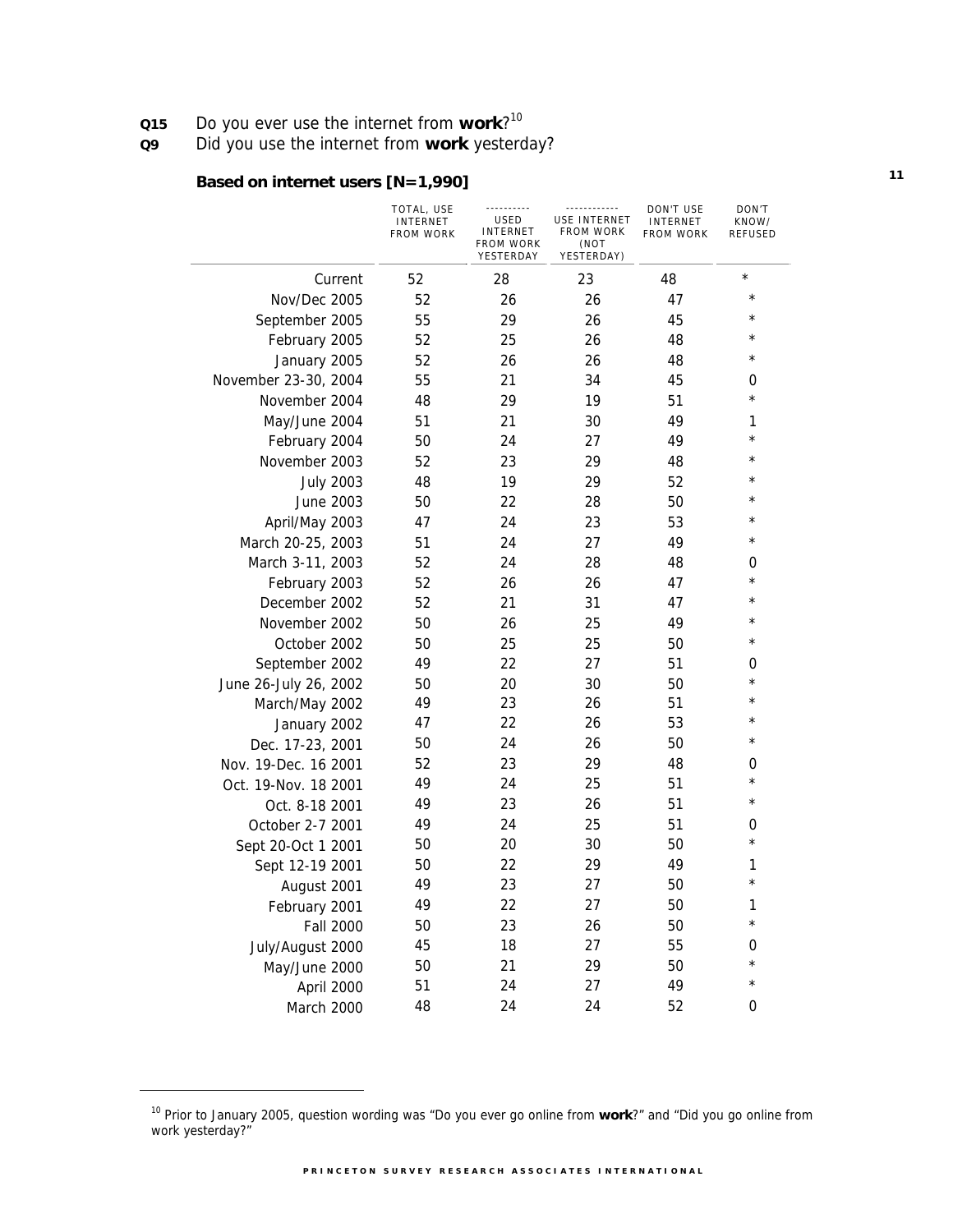**Q16** In general, how often do you use the internet from **work** — several times a day, about once a day, 3-5 days a week, 1-2 days a week, once every few weeks, or less often?<sup>11</sup>

|                       |                        |                     |                    |                    |                           |                | DON'T            |
|-----------------------|------------------------|---------------------|--------------------|--------------------|---------------------------|----------------|------------------|
|                       | SEVERAL<br>TIMES A DAY | ABOUT<br>ONCE A DAY | 3-5 DAYS<br>A WEEK | 1-2 DAYS<br>A WEEK | <b>EVERY FEW</b><br>WEEKS | LESS<br>OFTEN  | KNOW/<br>REFUSED |
| Current               | 60                     | 15                  | 10                 | 8                  | 3                         | 3              | 1                |
| Nov/Dec 2005          | 53                     | 19                  | 11                 | 10                 | 4                         | $\overline{2}$ | $\star$          |
| September 2005        | 54                     | 18                  | 11                 | 11                 | 4                         | $\overline{2}$ | $^{\star}$       |
| February 2005         | 53                     | 20                  | 10                 | 11                 | 3                         | $\overline{2}$ | 1                |
| January 2005          | 53                     | 18                  | 11                 | 12                 | 3                         | 3              | 1                |
| November 23-30, 2004  | 57                     | 24                  | $\overline{7}$     | 10                 | $\overline{2}$            | 1              | $^{\star}$       |
| November 2004         | 57                     | 20                  | 8                  | 9                  | 3                         | $\overline{2}$ | 1                |
| May/June 2004         | 55                     | 19                  | 10                 | 10                 | 4                         | $\overline{2}$ | $\star$          |
| February 2004         | 56                     | 19                  | 8                  | 10                 | 4                         | $\overline{2}$ | 1                |
| November 2003         | 56                     | 18                  | 10                 | 9                  | 5                         | 3              | $\star$          |
| <b>July 2003</b>      | 47                     | 22                  | 11                 | 11                 | 5                         | 4              | $\star$          |
| June 2003             | 50                     | 19                  | 10                 | 11                 | 4                         | 4              | 1                |
| April/May 2003        | 53                     | 17                  | 12                 | 10                 | 4                         | 3              | 1                |
| March 20-25, 2003     | 53                     | 21                  | 9                  | 10                 | 5                         | $\overline{2}$ | $\star$          |
| March 3-11, 2003      | 52                     | 20                  | 9                  | 10                 | 6                         | 3              | $\star$          |
| February 2003         | 54                     | 20                  | 11                 | 8                  | 4                         | $\overline{2}$ | 1                |
| December 2002         | 47                     | 19                  | 12                 | 13                 | 4                         | 6              | $\star$          |
| November 2002         | 52                     | 20                  | 11                 | 11                 | 4                         | $\overline{2}$ | $\star$          |
| October 2002          | 51                     | 21                  | 10                 | 13                 | 3                         | 3              | 1                |
| September 2002        | 46                     | 22                  | 13                 | 12                 | 3                         | 3              | $\star$          |
| June 26-July 26, 2002 | 49                     | 23                  | 9                  | 10                 | 6                         | 3              | $\star$          |
| March/May 2002        | 47                     | 22                  | 11                 | 12                 | 5                         | 3              | $\star$          |
| January 2002          | 48                     | 21                  | 11                 | 11                 | 5                         | 4              | 1                |
| Dec. 17-23, 2001      | 48                     | 21                  | 11                 | 11                 | 6                         | $\overline{2}$ | 1                |
| Nov. 19-Dec. 16 2001  | 46                     | 23                  | 10                 | 12                 | 4                         | 3              | 1                |
| Oct. 19-Nov. 18 2001  | 50                     | 18                  | 11                 | 11                 | 6                         | 4              | 1                |
| Oct. 8-18 2001        | 48                     | 26                  | 9                  | 12                 | 2                         | 3              | $^\star$         |
| October 2-7 2001      | 50                     | 25                  | 6                  | 10                 | 5                         | $\overline{2}$ | 1                |
| Sept 20-Oct 1 2001    | 44                     | 27                  | 9                  | 13                 | 4                         | 4              | $\star$          |
| Sept 12-19 2001       | 41                     | 22                  | 10                 | 17                 | 5                         | 5              | 1                |
| August 2001           | 44                     | 24                  | 11                 | 11                 | 4                         | 5              | 1                |
| February 2001         | 51                     | 19                  | 12                 | 11                 | 3                         | 3              | $\star$          |
| <b>Fall 2000</b>      | 45                     | 23                  | 11                 | 12                 | 4                         | 4              | 1                |
| July/August 2000      | 43                     | 24                  | 12                 | 12                 | 5                         | 3              | 1                |
| May/June 2000         | 41                     | 22                  | 14                 | 12                 | 5                         | 5              | 1                |
| April 2000            | 44                     | 25                  | 11                 | 11                 | 5                         | 3              | 1                |
| March 2000            | 40                     | 26                  | 13                 | 11                 | 5                         | 4              | 1                |

#### **Based on those who use the internet from work [N=994]**

-

<sup>11</sup> Prior to January 2005, question wording was "In general, how often do you go online from **work**…?"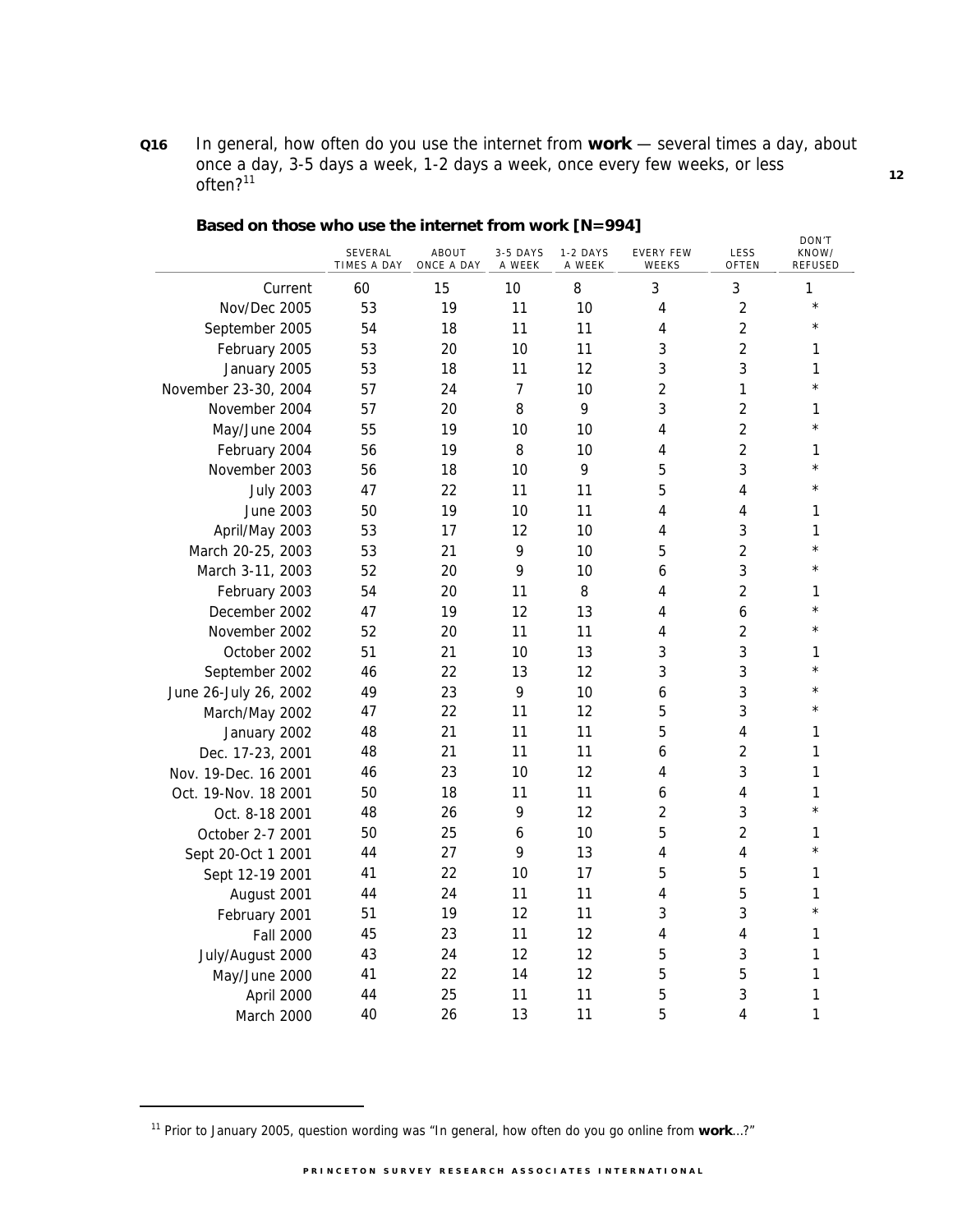**HEA01** Changing topics…In general, how would you rate your own health — excellent, good, only fair, or poor?

|   | CURRENT |                    | <b>DECEMBER</b><br>2002 |
|---|---------|--------------------|-------------------------|
| ℅ | 33      | Excellent          | 35                      |
|   | 47      | Good               | 48                      |
|   | 14      | Only fair          | 12                      |
|   | 4       | Poor               | 4                       |
|   |         | Don't know/Refused |                         |

**HEA02** In the last 12 months, have you visited a doctor or medical clinic for any reason, including check-ups or visits to the emergency room or hospital outpatient department?

|   | CURRENT |                    | <b>DECEMBER</b><br>2002 |
|---|---------|--------------------|-------------------------|
| ℅ | 78      | Yes                | 79                      |
|   | 21      | Nο                 | 21                      |
|   |         | Don't know/Refused |                         |

**HEA2b** In the last 12 months, have you or has someone close to you been diagnosed with a CHRONIC medical condition, such as asthma, diabetes, heart disease, or high blood pressure?

|   | CURRENT |                    |
|---|---------|--------------------|
| ℅ | 27      | Yes                |
|   | 73      | N٥                 |
|   |         | Don't know/Refused |

**HEA2c** And in the last 12 months, have you or has someone close to you faced a serious medical emergency or crisis?

| CURRENT |                    |
|---------|--------------------|
| 34      | Yes                |
| 65      | Nο                 |
|         | Don't know/Refused |
|         |                    |

**Q24** Many Americans do not have health insurance. Are you personally now covered by any form of health insurance, health plan, or an HMO — including any private insurance plan or a government program such as Medicare — or don't you have health insurance at this time?

|   | CURRENT |                                  |
|---|---------|----------------------------------|
| ℅ | 87      | Yes, covered by health insurance |
|   | 13      | No, do not have health insurance |
|   | 1.      | Don't know/Refused               |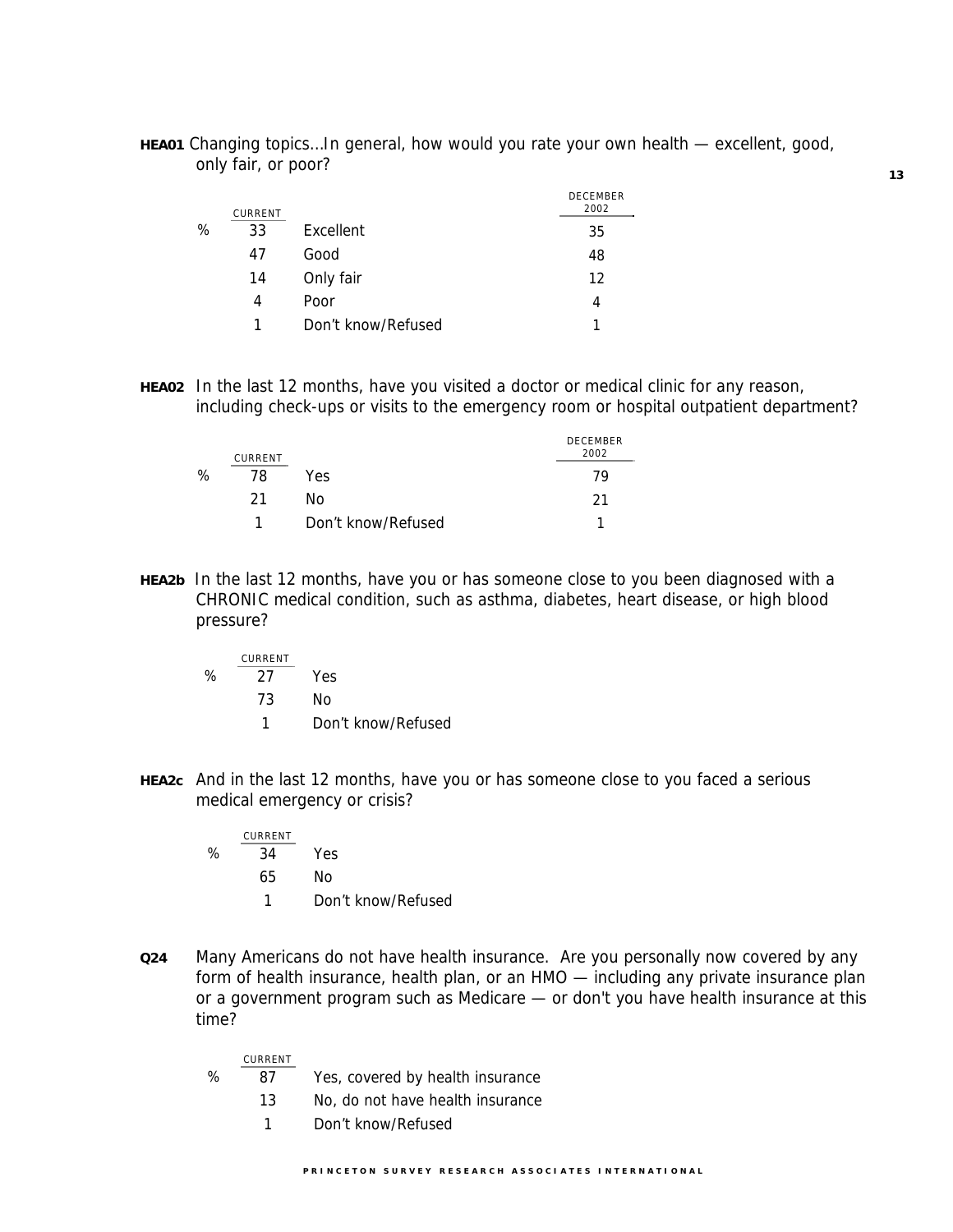**HEA05** Now, we'd like to ask if you've looked for information ONLINE about certain health or medical issues. Specifically, have you ever looked online for…?

|    |                                                                            | <b>YES</b> | <b>NO</b> | DON'T<br>KNOW/<br><b>REFUSED</b> |
|----|----------------------------------------------------------------------------|------------|-----------|----------------------------------|
| a  | Information about a specific disease or medical<br>problem                 |            |           |                                  |
|    | Current                                                                    | 64         | 36        | $^\star$                         |
|    | November 23-30, 2004                                                       | 66         | 34        | $^\star$                         |
|    | December 2002                                                              | 63         | 37        | $^\star$                         |
| b  | Information about a certain medical treatment or<br>procedure              |            |           |                                  |
|    | Current                                                                    | 51         | 48        | 1                                |
|    | November 23-30, 2004                                                       | 51         | 48        | $\star$                          |
|    | December 2002                                                              | 47         | 53        | 0                                |
| С  | Information about experimental treatments or<br>medicines                  |            |           |                                  |
|    | Current                                                                    | 18         | 81        | $^\star$                         |
|    | November 23-30, 2004                                                       | 23         | 77        | $^\star$                         |
|    | December 2002                                                              | 18         | 82        | $^\star$                         |
| d  | Information about alternative treatments or<br>medicines                   |            |           |                                  |
|    | Current                                                                    | 27         | 73        | $^\star$                         |
|    | November 23-30, 2004                                                       | 30         | 70        | $^\star$                         |
|    | December 2002                                                              | 28         | 72        | 0                                |
| e  | Information about diet, nutrition, vitamins, or<br>nutritional supplements |            |           |                                  |
|    | Current                                                                    | 49         | 51        | $\star$                          |
|    | November 23-30, 2004                                                       | 51         | 49        | 0                                |
|    | December 2002                                                              | 44         | 56        | 0                                |
| f  | Information about exercise or fitness                                      |            |           |                                  |
|    | Current                                                                    | 44         | 56        | $^\star$                         |
|    | November 23-30, 2004                                                       | 42         | 58        | 0                                |
|    | December 2002                                                              | 36         | 64        | 0                                |
| g  | Information about prescription or over the counter<br>drugs                |            |           |                                  |
|    | Current                                                                    | 37         | 63        | $^\star$                         |
|    | November 23-30, 2004                                                       | 40         | 60        | 0                                |
|    | December 2002                                                              | 34         | 66        | $^\star$                         |
| h. | Information about immunizations or vaccinations                            |            |           |                                  |
|    | Current                                                                    | 16         | 84        | $^\star$                         |
|    | November 23-30, 2004                                                       | 16         | 84        | $\star$                          |
|    | December 2002                                                              | 13         | 87        | 0                                |

# **Based on internet users [N=1,990]**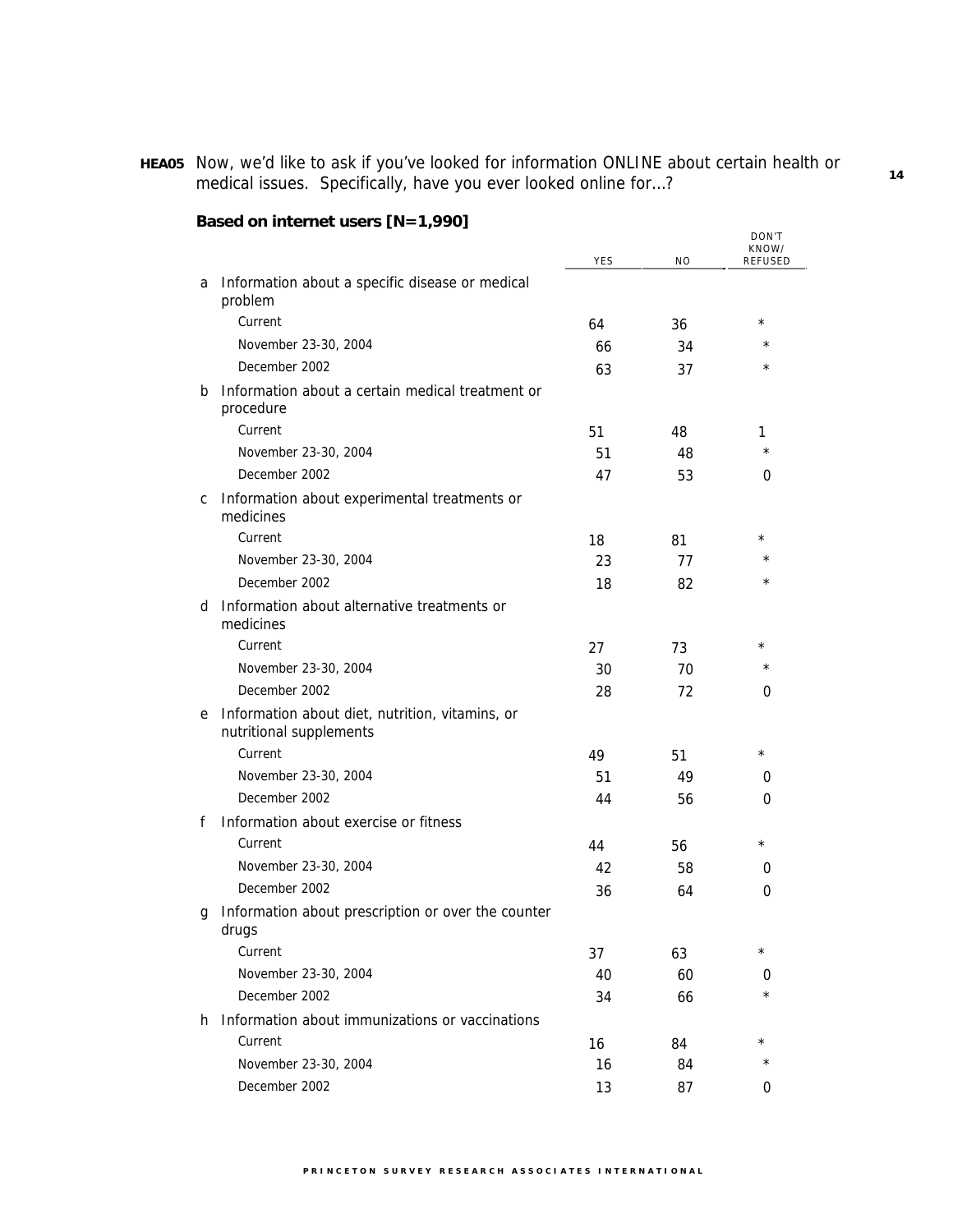**HEA05 continued…** 

|              |                                                                          | YES | ΝO | DON'T<br>KNOW/<br>REFUSED |
|--------------|--------------------------------------------------------------------------|-----|----|---------------------------|
| Ť            | Information about how to quit smoking                                    |     |    |                           |
|              | Current                                                                  | 9   | 91 | $^\star$                  |
|              | November 23-30, 2004                                                     | 7   | 93 | 0                         |
|              | December 2002                                                            | 6   | 94 | $^\star$                  |
| Ĵ            | Information about problems with drugs or alcohol                         |     |    |                           |
|              | Current                                                                  | 8   | 91 | $^\star$                  |
|              | November 23-30, 2004                                                     | 8   | 92 | 0                         |
|              | December 2002                                                            | 8   | 92 | 0                         |
| k.           | Information about depression, anxiety, stress or<br>mental health issues |     |    |                           |
|              | Current                                                                  | 22  | 78 | $^\star$                  |
|              | November 23-30, 2004                                                     | 23  | 77 | 0                         |
|              | December 2002                                                            | 21  | 79 | $\star$                   |
| $\mathbf{I}$ | Information about environmental health hazards                           |     |    |                           |
|              | Current                                                                  | 22  | 78 | $^\star$                  |
|              | November 23-30, 2004                                                     | 18  | 82 | 0                         |
|              | December 2002                                                            | 17  | 83 | $\star$                   |
|              | m Information about sexual health                                        |     |    |                           |
|              | Current                                                                  | 11  | 89 | $^\star$                  |
|              | November 23-30, 2004                                                     | 11  | 89 | 0                         |
|              | December 2002                                                            | 10  | 90 | 0                         |
| n            | Information about a particular doctor or hospital                        |     |    |                           |
|              | Current                                                                  | 29  | 71 | $^\star$                  |
|              | November 23-30, 2004                                                     | 28  | 72 | 0                         |
|              | December 2002                                                            | 21  | 79 | 0                         |
| 0            | Information related to health insurance                                  |     |    |                           |
|              | Current                                                                  | 28  | 72 | $^\star$                  |
|              | November 23-30, 2004                                                     | 31  | 69 | $\star$                   |
|              | December 2002                                                            | 25  | 75 | $^\star$                  |
| p            | Information about Medicare or Medicaid                                   |     |    |                           |
|              | Current                                                                  | 13  | 87 | $^\star$                  |
|              | November 23-30, 2004                                                     | 11  | 89 | 0                         |
|              | December 2002                                                            | 9   | 91 | $^\star$                  |
| q            | Information about dental health                                          |     |    |                           |
|              | Current                                                                  | 15  | 85 | $^\star$                  |
|              | Total yes to any item above                                              | 80  |    |                           |
|              | Total no to all items                                                    | 20  |    |                           |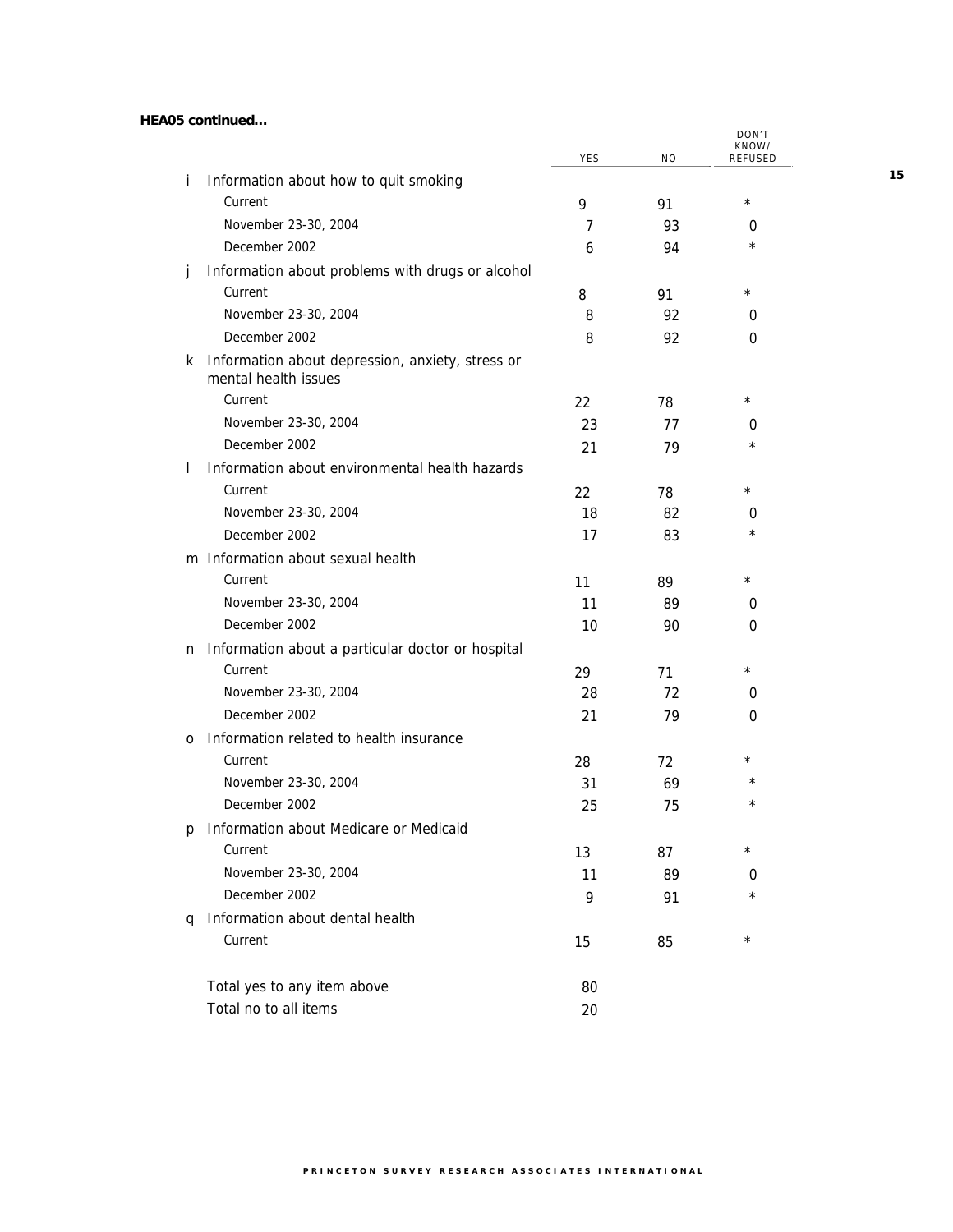**HEA06** Thinking about ALL of the different topics I just asked about, did you happen to get any health information online YESTERDAY, or not?

#### **Based on those who look for health information online [N=1,594]**

$$
\underline{\texttt{CURRENT}}
$$

- % 7 Yes
	- 93 No
	- \* Don't know/Refused
- **Q21H** How often do you look to see who provides the information on the health web sites you visit? Do you do this…?

**Based on those who look for health information online [N=1,594]** 

- CURRENT % 15 Always,
	- 12 Most of the time,
	- 25 Only sometimes,
	- 26 Hardly ever, OR
	- 21 Never?
	- 1 Don't know/Refused
- **Q22H** How often do you look to see when the information on a health web site was last updated or reviewed by a medical professional? Do you do this…?

**Based on those who look for health information online [N=1,594]** 

CURRENT

# %  $\overline{15}$  Always,

- 11 Most of the time,
- 19 Only sometimes,
- 20 Hardly ever, OR
- 34 Never?
- 1 Don't know/Refused
- **HEA07** Thinking about the LAST time you went online for health or medical information… Did you go online to look for information related to YOUR OWN health or medical situation or SOMEONE ELSE'S health or medical situation?

#### **Based on those who look for health information online [N=1,594]**

|   | CURRENT |                    | <b>DECEMBER</b><br>2002 |
|---|---------|--------------------|-------------------------|
| ℅ | 36      | Own                | 37                      |
|   | 48      | Someone else's     | 49                      |
|   | 8       | Both (VOL)         | 8                       |
|   | 8       | Don't know/Refused |                         |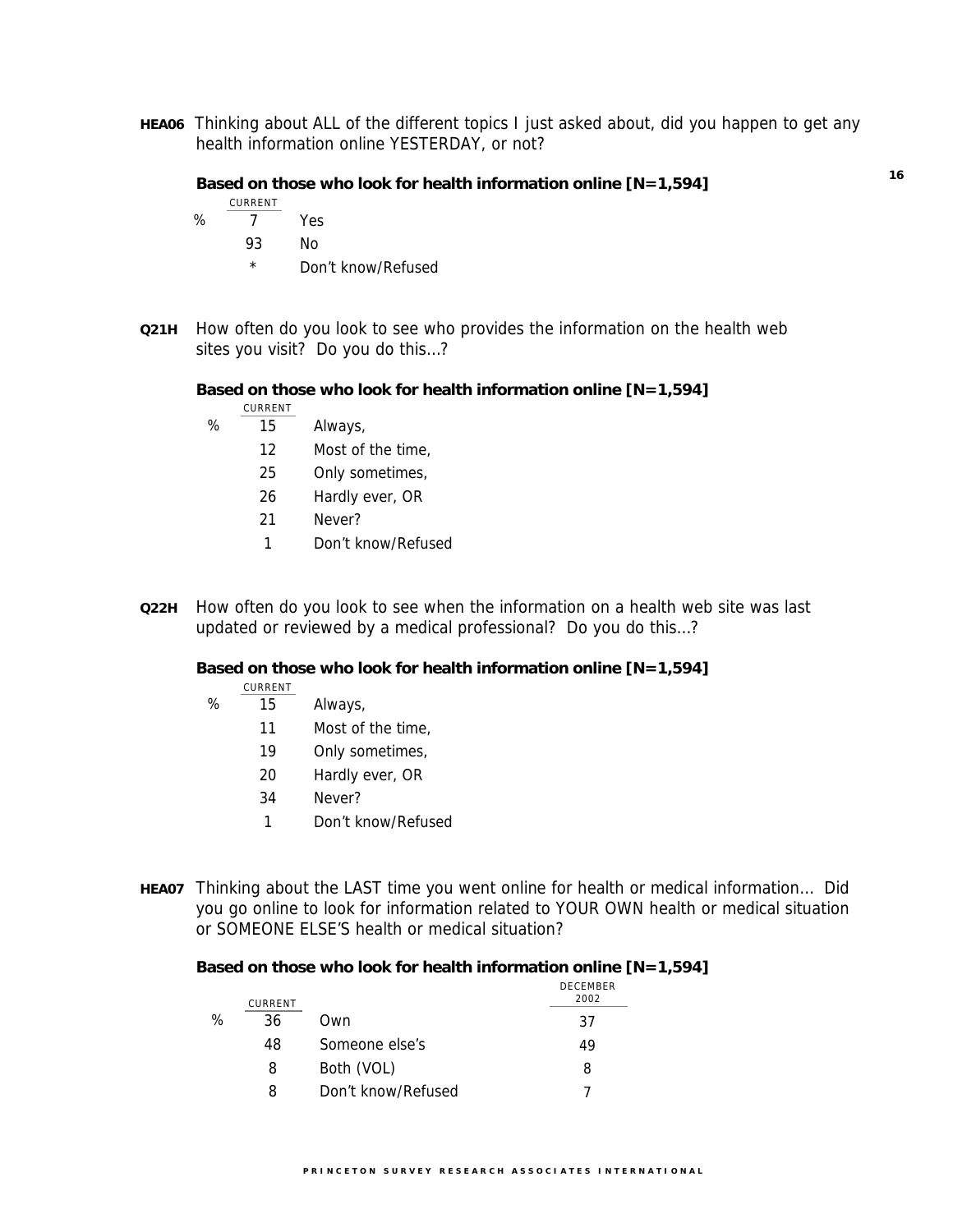**Q29H** Still thinking about the LAST time you went online to look for health information, did you begin…?

#### **Based on those who look for health information online [N=1,594]**

```
CURRENT
```
- % 66 By doing a search on a general search engine like Google or Yahoo
	- 27 By going right to a specific website you know provides health information
	- 3 Other (VOL)
	- 5 Don't know/Refused
- **Q32H** Overall, about how many web sites did you visit the last time you got health information online?

#### **Based on those who look for health information online [N=1,594]**

- CURRENT
- % 22 One,
	- 40 Two to three,
	- 21 Four to five,
	- 8 Six to ten,
	- 2 11 to 20, OR
	- 1 More than 20?
	- 6 Don't know/Refused
- **Q47H** Did you later talk with a doctor or other health care professional about the information you found online, or didn't you happen to do this?

#### **Based on those who look for health information online [N=1,594]**

| CURRENT |
|---------|
|         |

- $\frac{96}{33}$  Yes, talked to a health care professional
	- 66 No, didn't talk to a health care professional
		- 1 Don't know/Refused
- **Q40H** Did the health information you found IN YOUR LAST SEARCH online have a MAJOR impact on your own health care or the way you care for someone else, a MINOR impact, or no impact at all?

**Based on those who look for health information online [N=1,594]**

#### CURRENT

- % 11 Major impact
	- 42 Minor impact
	- 46 No impact at all
	- 2 Don't know/Refused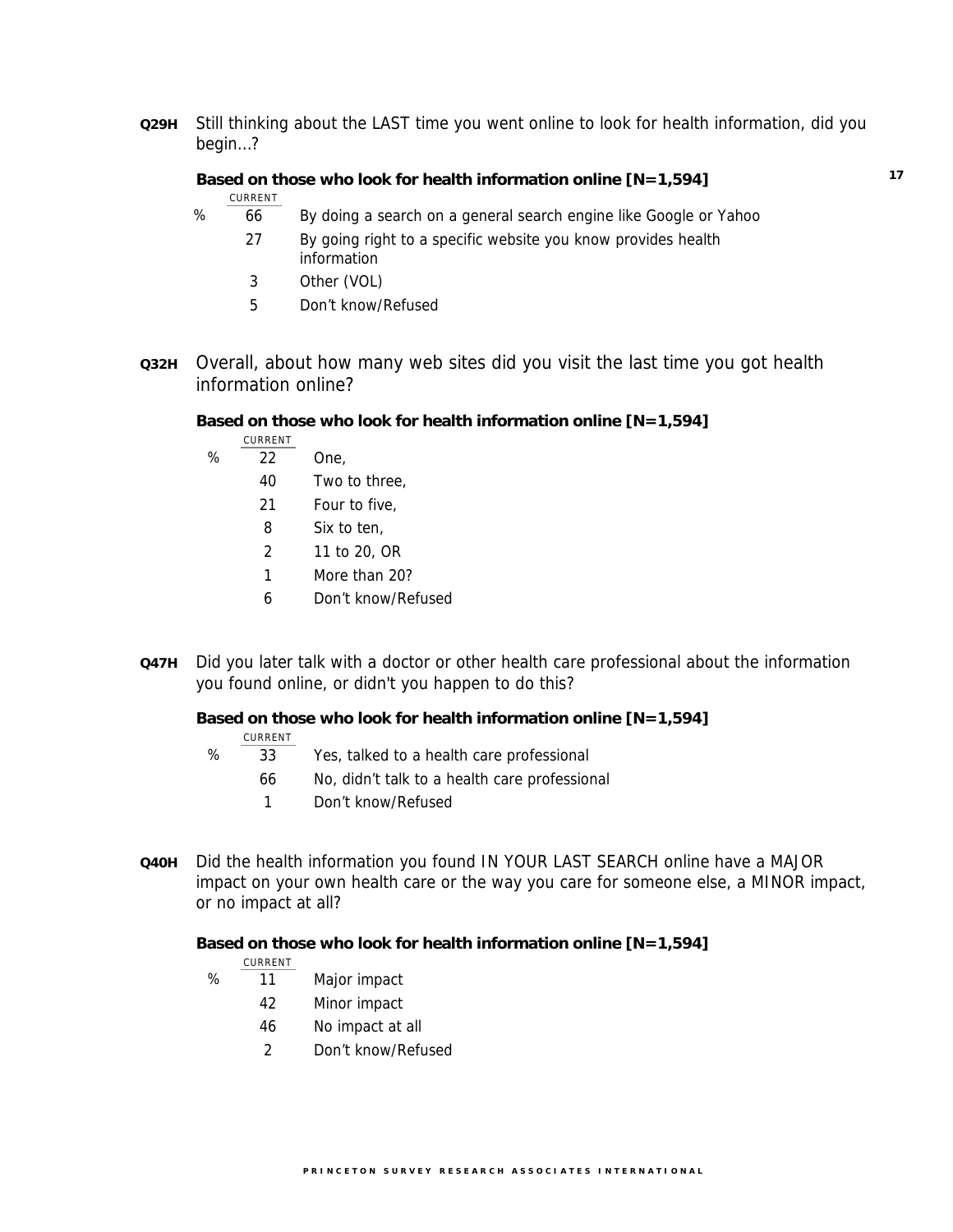**Q41H** In which of the following ways, if any, did the information you found online affect your own health care routine or the way you care for someone else? Did the information you found online…(ROTATE)?

|   |                                                                                                           | <b>YES</b> | NO. | DON'T KNOW/<br><b>REFUSED</b> |
|---|-----------------------------------------------------------------------------------------------------------|------------|-----|-------------------------------|
| a | Affect a decision about how to treat an illness or condition                                              | 58         | 41  |                               |
| b | Change your overall approach to maintaining your health or the<br>health of someone you help take care of | 55         | 45  |                               |
| C | Change the way you cope with a chronic condition or manage pain                                           | 39         | 60  |                               |
| d | Affect a decision about whether to see a doctor                                                           | 35         | 64  |                               |
| e | Lead you to ask a doctor new questions, or to get a second opinion<br>from another doctor                 | 54         | 46  |                               |
| f | Change the way you think about diet, exercise, or stress<br>management                                    | 44         | 56  | $^\star$                      |
|   | Total yes to any item above                                                                               | 88         |     |                               |
|   | Total no to all items                                                                                     | 12         |     |                               |

#### **Based on those whose online health searches impacted their health care [N=809]**

**Q50H** At any point in your LAST search for health information online did you feel any of the following things? At any point, did you feel...(ROTATE)?

#### **Based on those who look for health information online [N=1,594]**

|    |                                                                                                 | <b>YES</b> | N <sub>O</sub> | DON'T KNOW/<br><b>REFUSED</b> |
|----|-------------------------------------------------------------------------------------------------|------------|----------------|-------------------------------|
| a  | OVERWHELMED by the amount of information you found online                                       | 25         | 74             |                               |
| b  | EAGER to share your new health or medical knowledge with others                                 | 51         | 48             |                               |
| C  | CONFUSED by the information you found online                                                    | 18         | 82             |                               |
| d  | RELIEVED or COMFORTED by the information you found online                                       | 56         | 42             | 2                             |
| e  | FRUSTRATED by a lack of information or an inability to find what<br>you were looking for online | 22         | 77             |                               |
| f  | CONFIDENT to raise new questions or concerns about a health<br>issue with your doctor           | 56         | 42             | 2                             |
| q  | FRIGHTENED by the serious or graphic nature of the information<br>you found online              | 10         | 89             |                               |
| h. | REASSURED that you could make appropriate health care decisions                                 | 74         | 23             | 3                             |
|    | Total yes to any item above                                                                     | 94         |                |                               |
|    | Total no to all items                                                                           | 6          |                |                               |

#### **18**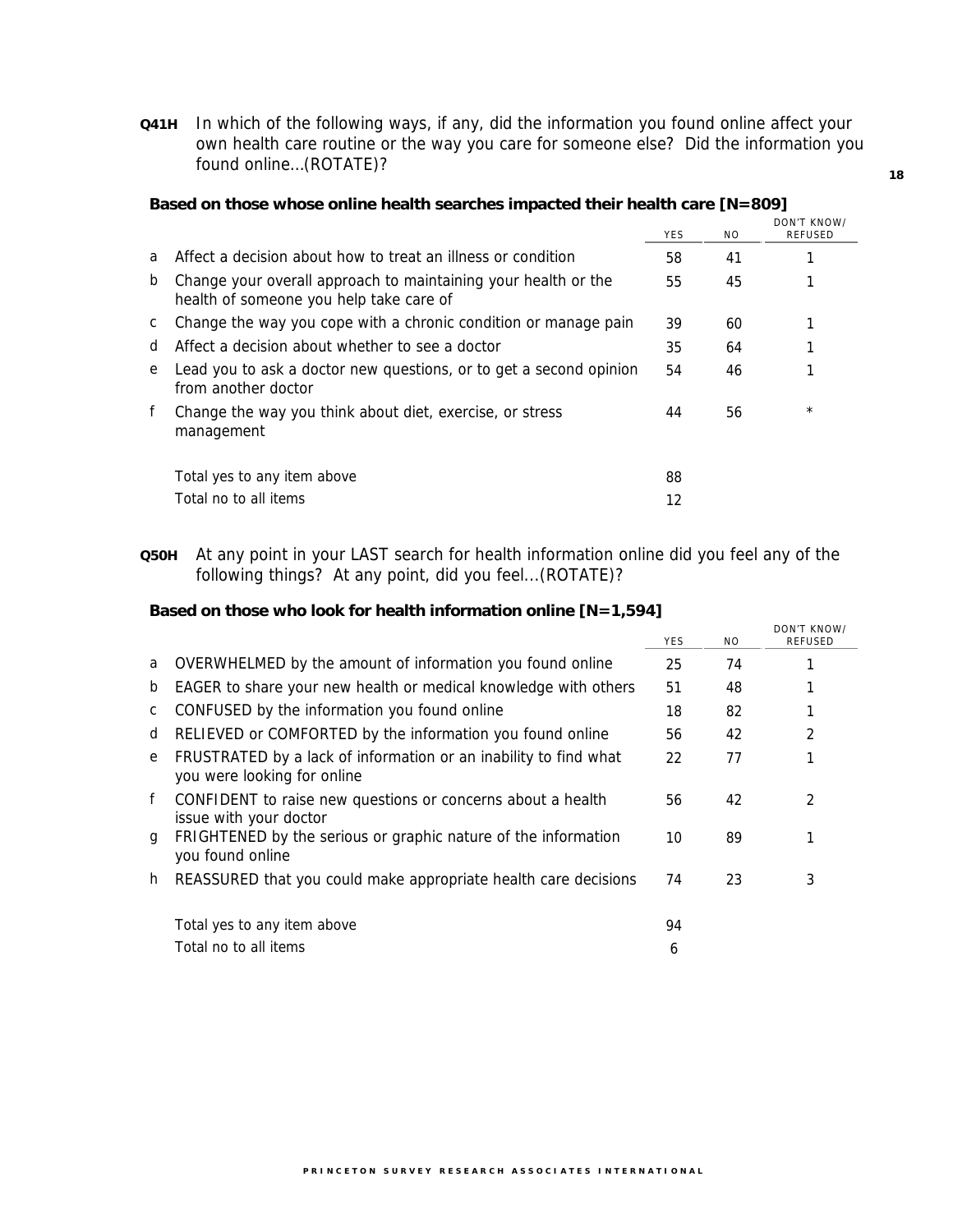**Q56H** Finally, have you or has anyone you know been SERIOUSLY HARMED by following medical advice or health information you found on the Internet?

#### **Based on those who look for health information online [N=1,594]**

$$
\underbrace{\texttt{CURRENT}}
$$

- % 3 Yes
	- 96 No
	- 1 Don't know/Refused
- **Q57H** Have you or has anyone you know been SIGNIFICANTLY HELPED by following medical advice or health information you found on the Internet?

#### **Based on those who look for health information online [N=1,594]**

CURRENT % 31 Yes

 $\overline{a}$ 

- 65 No
- 4 Don't know/Refused
- **MODEM** Does the computer you use at HOME connect to the Internet through a dial-up telephone line, or do you have some other type of connection, such as a DSL-enabled phone line, a cable TV modem, a wireless connection, or a T-1 or fiber optic connection?

#### **Based on those who use the internet at home [N=1,787]**

|   | CURRENT |                                                         | NOV/DEC<br>2006 | MAY/JUN<br>E 2005 | <b>FEB 2005</b> | <b>JAN 2005</b> | <b>FEB 2004</b> | <b>NOV</b><br>$2003^{12}$ |
|---|---------|---------------------------------------------------------|-----------------|-------------------|-----------------|-----------------|-----------------|---------------------------|
| % | 28      | Dial-up telephone line                                  | 35              | 44                | 47              | 48              | 55              | 62                        |
|   | 68      | High-speed                                              | 61              | 53                | 50              | 50              | 42              | 35                        |
|   | 34      | DSL-enabled phone line                                  | 29              | 24                | 22              | 21              | 18              | 13                        |
|   | 30      | Cable modem                                             | 27              | 25                | 25              | 26              | 23              | 21                        |
|   | 3       | Wireless connection (either<br>land-based or satellite) | 4               | 3                 | 3               | 2               |                 |                           |
|   |         | T-1 or fiber optic connection                           |                 |                   |                 |                 |                 | $^\star$                  |
|   |         | Other                                                   |                 |                   |                 |                 |                 |                           |
|   | 3       | Don't know/Refused                                      |                 |                   |                 |                 |                 |                           |
|   |         |                                                         |                 |                   |                 |                 |                 |                           |

 $12$  In November 2003, question wording was "Does the computer you use at home connect to the internet through  $a$ standard telephone line, or do you have...?"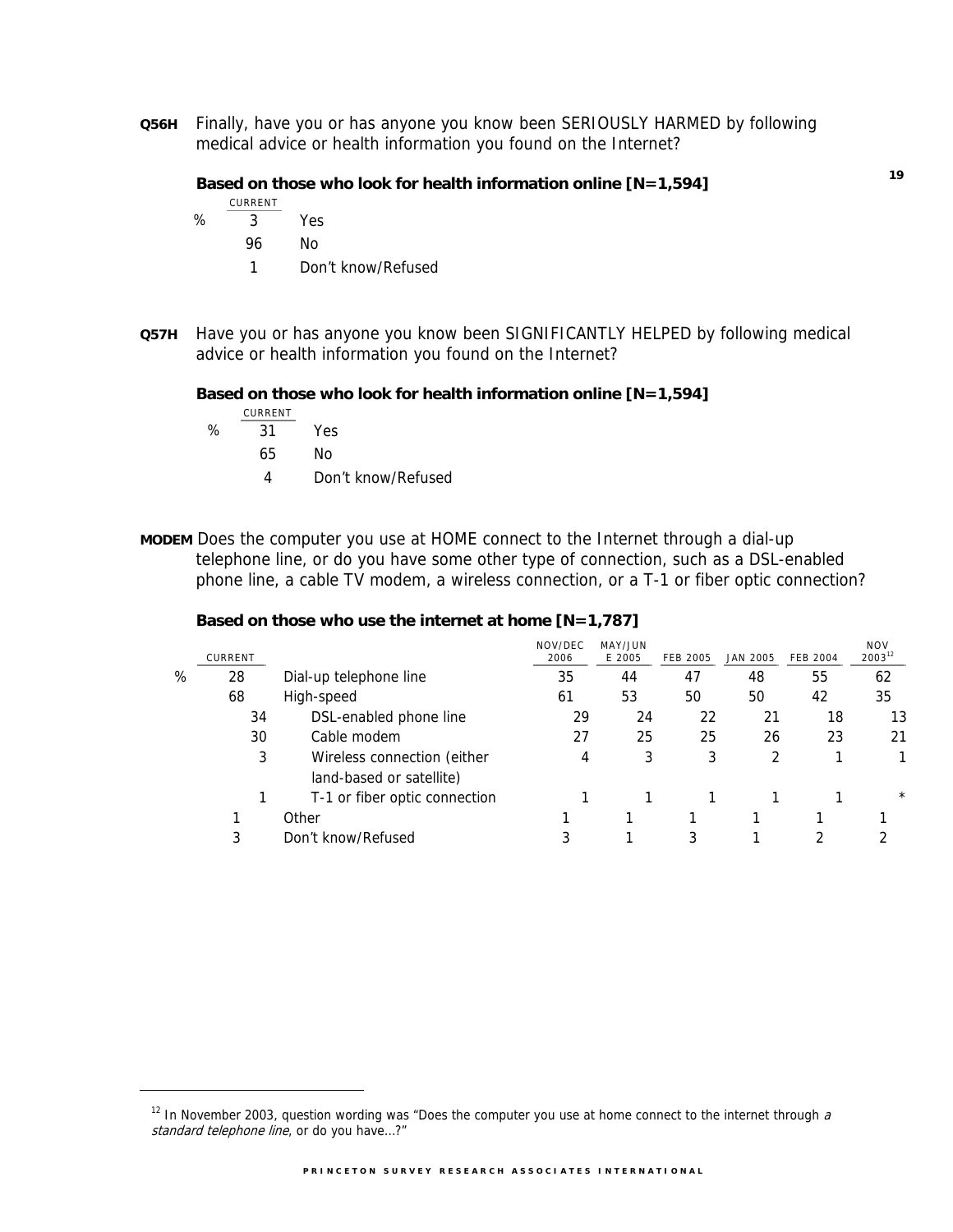**BBW** Do you happen to know what kind of Internet connection you have at WORK, a highspeed connection or dial-up connection through a modem?

|   | CURRENT |                           | <b>NOV/DEC 2005</b> | <b>FEB 2005</b> | <b>JAN 2005</b> | <b>FEB 2004</b> | <b>NOV 2003</b> |
|---|---------|---------------------------|---------------------|-----------------|-----------------|-----------------|-----------------|
| % | 78      | High speed                | 74                  | 74              | 74              | 68              | 69              |
|   |         | Dial-up                   | 10                  | 13              | 13              | 15              | 16              |
|   |         | None/Does not apply (VOL) |                     |                 |                 |                 |                 |
|   | 13      | Don't know/Refused        | 13                  |                 |                 | 16              |                 |

### **Based on those who use the internet at work [N=994]**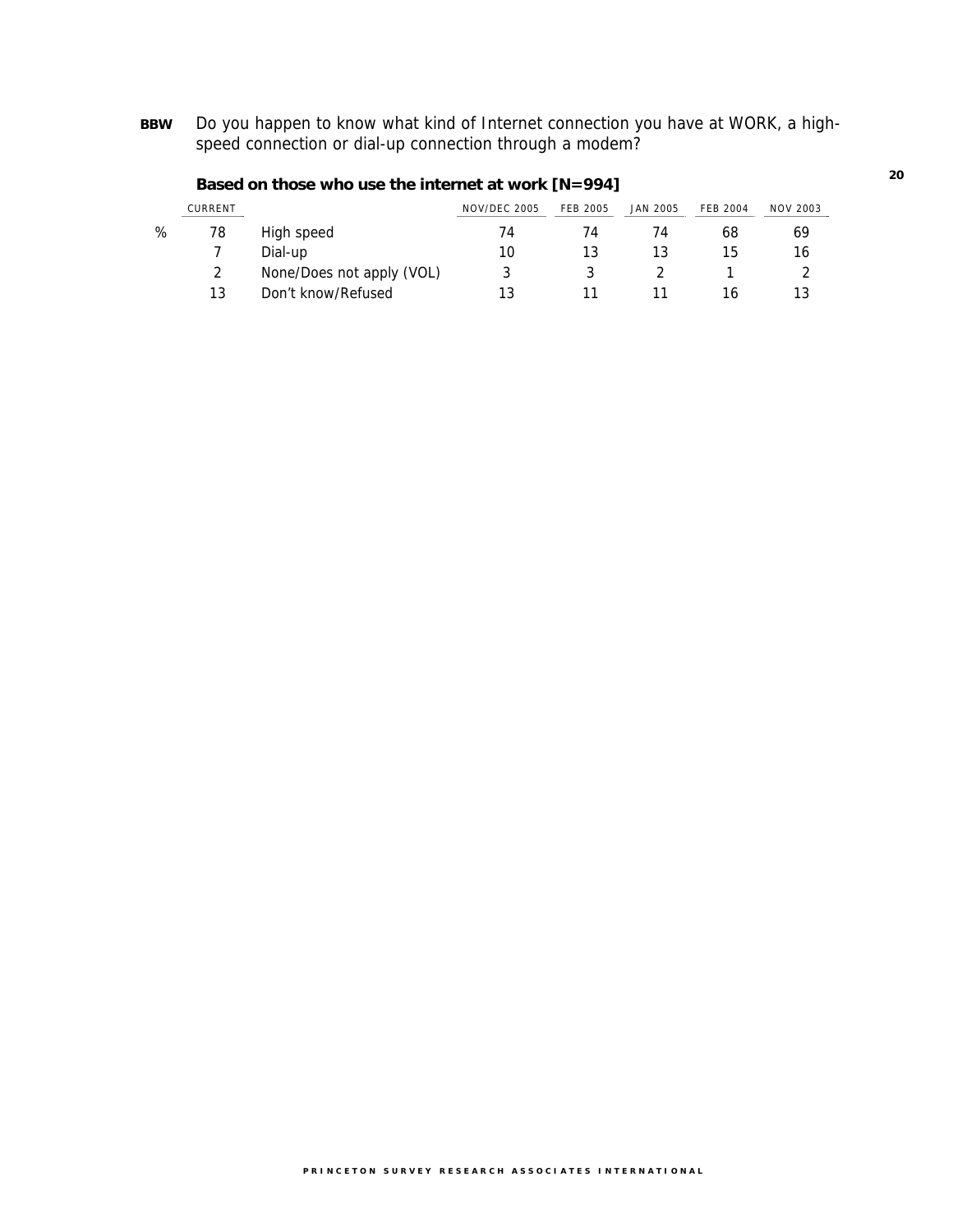### **Methodology**

This report is based on the findings of a daily tracking survey on Americans' use of the Internet. The results in this report are based on data from telephone interviews conducted by Princeton Survey Research Associates International between August 1 to August 31, 2006, among a sample of 2,928 adults, 18 and older. For results based on the total sample, one can say with 95% confidence that the error attributable to sampling and other random effects is plus or minus 2.0 percentage points. For results based on Internet users (n=1,990), the margin of sampling error is plus or minus 2.5 percentage points. In addition to sampling error, question wording and practical difficulties in conducting telephone surveys may introduce some error or bias into the findings of opinion polls.

The sample for this survey is a random digit sample of telephone numbers selected from telephone exchanges in the continental United States. The random digit aspect of the sample is used to avoid "listing" bias and provides representation of both listed and unlisted numbers (including not-yet-listed numbers). The design of the sample achieves this representation by random generation of the last two digits of telephone numbers selected on the basis of their area code, telephone exchange, and bank number.

New sample was released daily and was kept in the field for at least five days. The sample was released in replicates, which are representative subsamples of the larger population. This ensures that complete call procedures were followed for the entire sample. At least 10 attempts were made to complete an interview at sampled households. The calls were staggered over times of day and days of the week to maximize the chances of making contact with a potential respondent. Each household received at least one daytime call in an attempt to find someone at home. In each contacted household, interviewers asked to speak with the youngest male currently at home. If no male was available, interviewers asked to speak with the youngest female at home. This systematic respondent selection technique has been shown to produce samples that closely mirror the population in terms of age and gender. All interviews completed on any given day were considered to be the final sample for that day.

Non-response in telephone interviews produces some known biases in survey-derived estimates because participation tends to vary for different subgroups of the population, and these subgroups are likely to vary also on questions of substantive interest. In order to compensate for these known biases, the sample data are weighted in analysis. The demographic weighting parameters are derived from a special analysis of the most recently available Census Bureau's March 2005 Annual Social and Economic Supplement. This analysis produces population parameters for the demographic characteristics of adults age 18 or older, living in households that contain a telephone. These parameters are then compared with the sample characteristics to construct sample weights. The weights are derived using an iterative technique that simultaneously balances the distribution of all weighting parameters.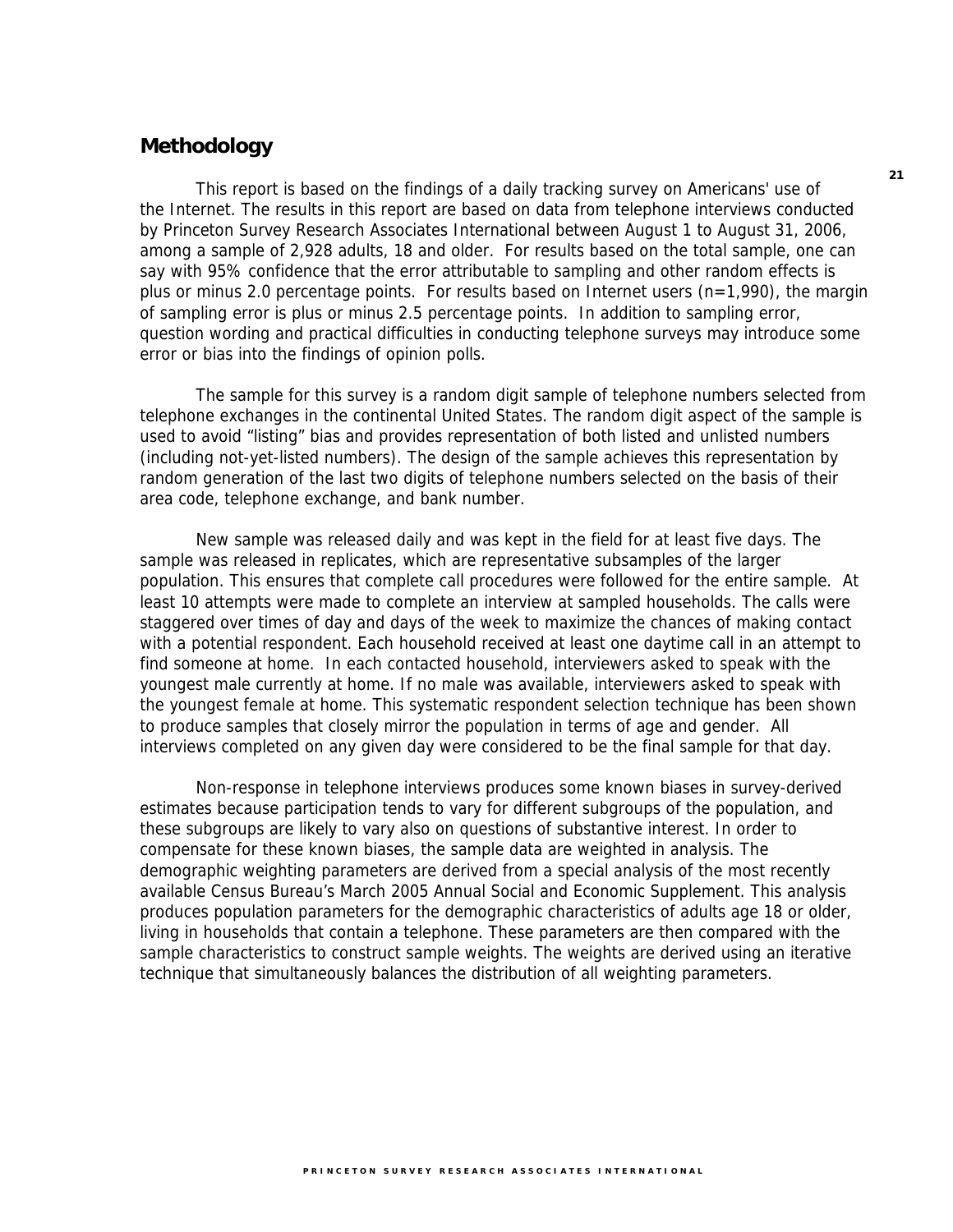| <b>Table 1: Sample Disposition</b> |                        |
|------------------------------------|------------------------|
| <b>Total Numbers dialed</b>        | <b>Final</b><br>23,853 |
| <b>Business</b>                    | 1,996                  |
| Computer/Fax                       | 1,473                  |
| Cell phone                         | 15                     |
| Other Not-Working                  | 4,084                  |
| Additional projected NW            | 3,754                  |
| Working numbers                    | 12,531                 |
| <b>Working Rate</b>                | 52.5%                  |
|                                    |                        |
| No Answer                          | 337                    |
| Busy                               | 65                     |
| <b>Answering Machine</b>           | 1,297                  |
| Callbacks                          | 304                    |
| <b>Other Non-Contacts</b>          | 1,042                  |
| Contacted numbers                  | 9,487                  |
| <b>Contact Rate</b>                | 75.7%                  |
| <b>Initial Refusals</b>            | 4,823                  |
| <b>Second Refusals</b>             | 1,034                  |
| Cooperating numbers                | 3,630                  |
| <b>Cooperation Rate</b>            | 38.3%                  |
|                                    |                        |
| No Adult in HH                     | 40                     |
| Language Barrier                   | 465                    |
| Eligible numbers                   | 3,125                  |
| <b>Eligibility Rate</b>            | 86.1%                  |
| Interrupted                        | 197                    |
| Completes                          | 2,928                  |
| <b>Completion Rate</b>             | 93.7%                  |
| <b>Response Rate</b>               | 27.1%                  |

Following is the full disposition of all sampled telephone numbers:

PSRAI calculates a response rate as the product of three individual rates: the contact rate, the cooperation rate, and the completion rate. Of the residential numbers in the sample, 76 percent were contacted by an interviewer and 39 percent agreed to participate in the survey. Eighty-six percent were found eligible for the interview. Furthermore, 94 percent of eligible respondents completed the interview. Therefore, the final response rate is 27 percent.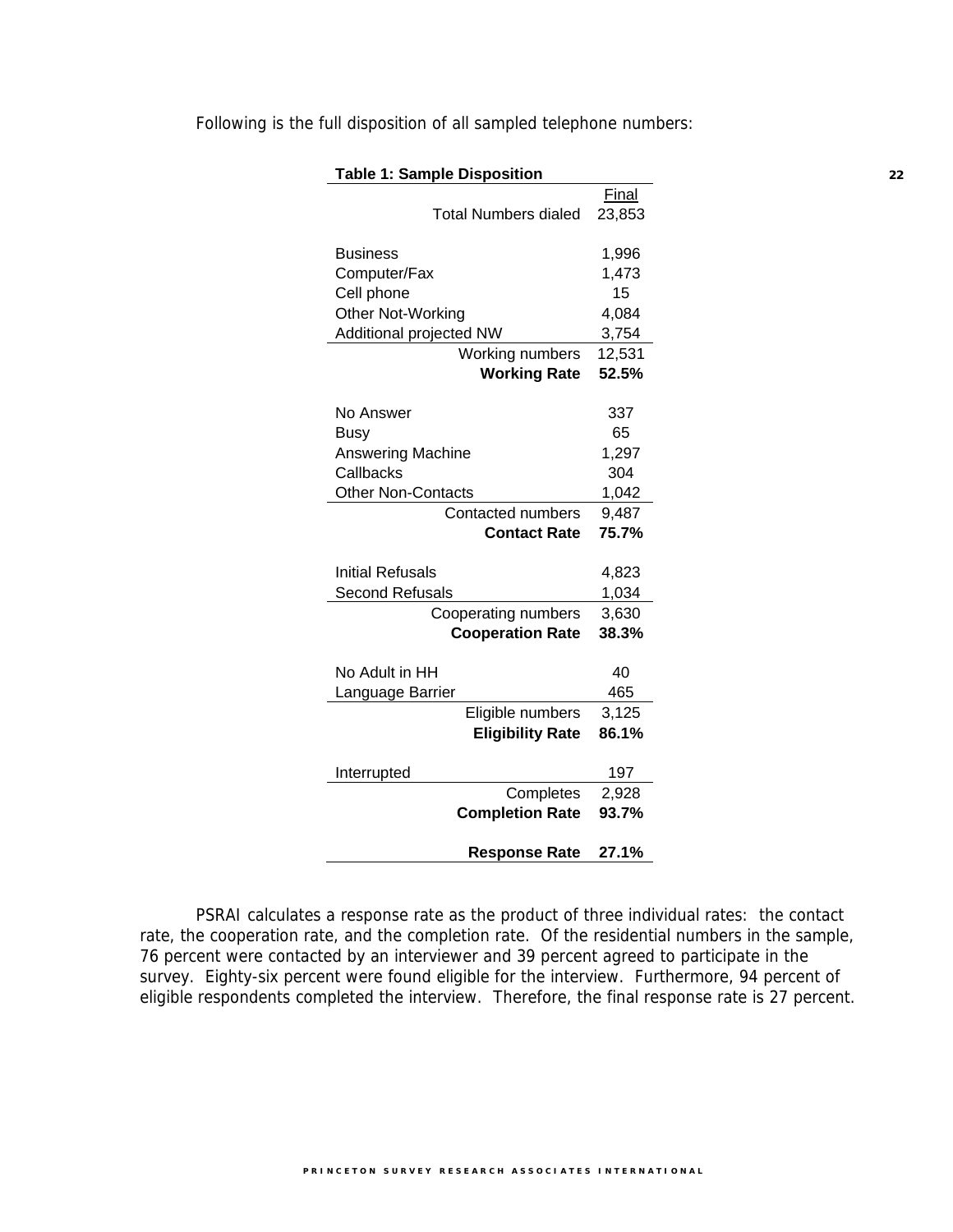# **Endnotes**

<sup>1</sup> Jan/Feb 2006 trends based on the Exploratorium Survey, conducted Jan. 9-Feb. 6, 2006 [N=2,000].

<sup>2</sup> Nov/Dec 2005 trends based on daily tracking survey conducted Nov. 29-Dec. 31, 2005 [N=3,011].

<sup>3</sup> September 2005 trends based on daily tracking survey conducted Sept. 14-Oct.13, 2005 [N=2,251].

<sup>4</sup> May/June 2005 trends based on the Spyware Survey, conducted May 4-June7, 2005 [N=2,001].

 $5$  February 2005 trends based on daily tracking survey conducted Feb. 21-March 21, 2005 [N=2,201].

6 January 2005 trends based on daily tracking survey conducted Jan. 13-Feb.9, 2005 [N=2,201].

<sup>7</sup> November 23-30, 2004 trends based on the November Activity Tracking Survey, conducted Nov 23-Nov 30, 2004  $[N=914]$ .

<sup>8</sup> November 2004 trends based on the November Post-Election Tracking Survey, conducted Nov 4-Nov 22, 2004  $[N=2,200]$ .

9 May/June 2004 trends based on daily tracking survey conducted May 14-June 17, 2004 [N=2,200].

<sup>10</sup> February 2004 trends based on daily tracking survey conducted February 3-March 1, 2004 [N=2,204].

<sup>11</sup> November 2003 trends based on daily tracking survey conducted November 18-December 14, 2003 [N=2,013].

<sup>12</sup> July 2003 trends based on 'E-Government' survey conducted June 25-August 3, 2003 [N=2,925].

<sup>13</sup> June 2003 trends based on 'Internet Spam' survey conducted June 10-24, 2003  $[N=2,200]$ .

<sup>14</sup> April/May 2003 trends based on daily tracking survey conducted April 29-May 20, 2003 [N=1,632].

<sup>15</sup> March 12-19, 2003 trends based on daily tracking survey conducted March 12-19, 2003 [N=883].

<sup>16</sup> March 3-11, 2003 trends based on daily tracking survey conducted March 3-11, 2003 [N=745].

<sup>17</sup> February 2003 trends based on daily tracking survey conducted February 12-March 2, 2003 [N=1,611].

<sup>18</sup> December 2002 trends based on daily tracking survey conducted Nov. 25–Dec. 22, 2002  $[ N = 2, 038 ]$ .

<sup>19</sup> November 2002 trends based on daily tracking survey conducted October 28-November 24, 2002  $[N=2,745]$ .

<sup>20</sup> October 2002 trends based on daily tracking survey conducted October 7-27, 2002 [N=1,677].

<sup>21</sup> September 2002 trends based on daily tracking survey conducted September 9-October 6, 2002 [N=2,092].

 $22$  July 2002 trends based on 'Sept.  $11<sup>th</sup>$ -The Impact Online' survey conducted June 26-July 26, 2002  $[N=2,501]$ .

<sup>23</sup> March/May 2002 trends based on daily tracking surveys conducted March 1-31, 2002 and May 2-19, 2002.

 $24$  January 2002 trends based on a daily tracking survey conducted January 3-31, 2002.

<sup>25</sup> December 2001 trends represent a total tracking period of December 1-23, 2001 [N=3,214]. This tracking period based on daily tracking surveys conducted December 17-23, 2001 and November 19-December 16, 2001.

<sup>26</sup> November 2001 trends represent a total tracking period of November 1-30, 2001 [N=2,119]. This tracking period based on daily tracking surveys conducted October 19 – November 18, 2001 and November 19 – December 16, 2001.

<sup>27</sup> October 2001 trends represent a total tracking period of October 1-31, 2001 [N=1,924]. This tracking period based on daily tracking surveys conducted September 20 – October 1, 2001, October 2-7, 2001, October 8-18, 2001, and October 19 – November 18, 2001.